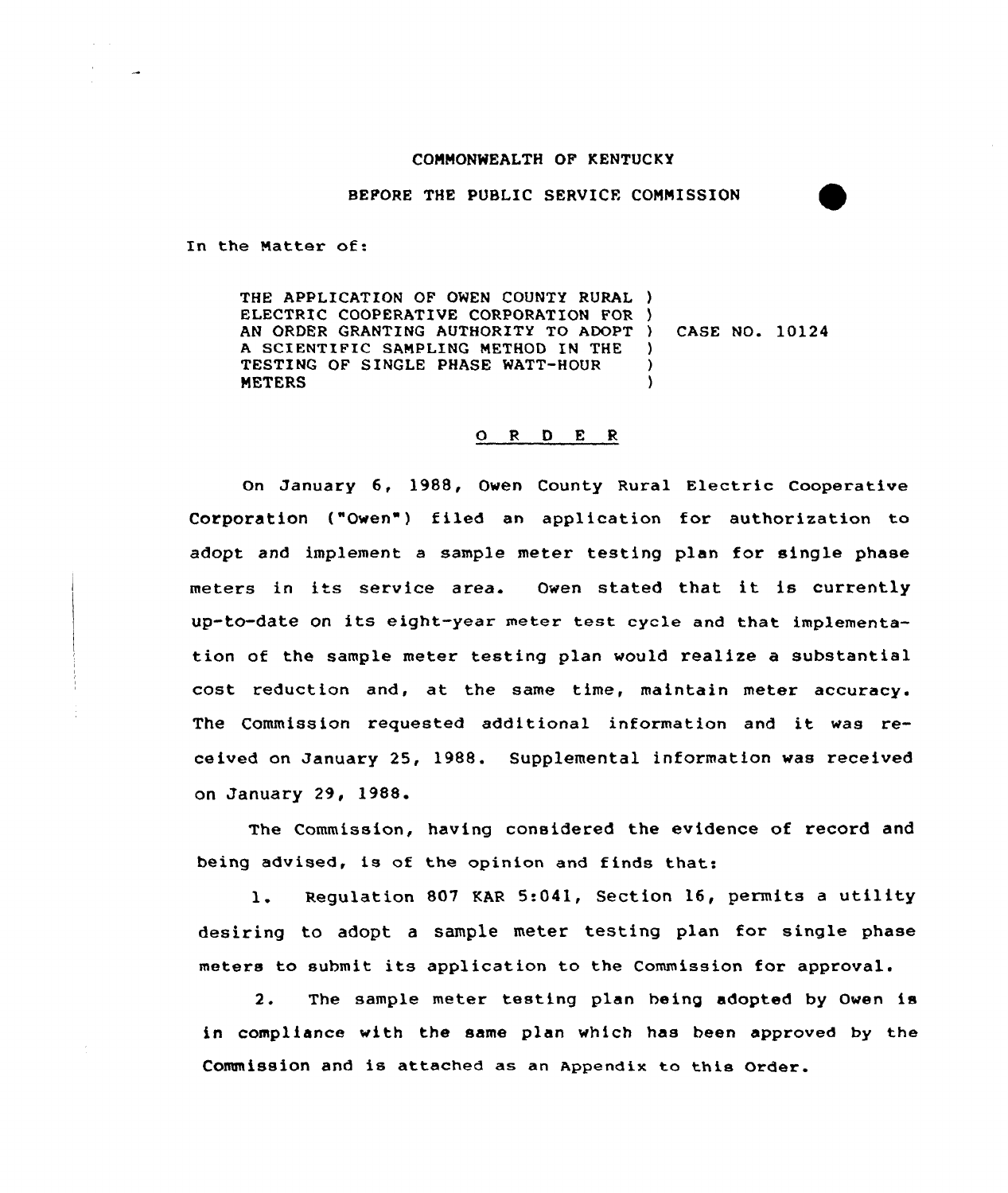3. Owen will realize significant savings in meter testing expense if the proposed sample meter testing plan is adopted. The estimated number of meters that would be tested if the existing periodic testing plan was continued in 1988 would be about 5,500 meters at a total cost of \$82,500, while the estimated number of meters that would be tested in 1988 if the sample meter testing plan was adopted would be  $1,140$  meters at a total cost of \$17,100. a savings of about \$65,400 for 1988. The average savings per year after the implementation year of 1988 would be about \$36,300.

4. Owen is in the process of implementing <sup>a</sup> meter reading program whereby it will read all of its revenue related meters <sup>100</sup> percent per month. This should further support the accuracy of a sample meter testing plan. Owen's meter reading program will become effective April 15, 1988.

5. The adoption of the sample meter testing plan as proposed by Owen will not diminish the level of accuracy of the meters nor the quality of service to its customers, and the request by Owen for authorization to adopt and implement a sample meter testing plan in its service area should be approved.

IT IS THEREFORE ORDERED that:

l. Owen be and it hereby is authorized to adopt <sup>a</sup> sample meter testing plan in its service area as described in the Appendix of this Order, in lieu of the periodic testing of single phase meters.

2. Owen shall continue to test all new meters prior to being placed in service as required by regulation 807 KAR 5:041, Section 15(3).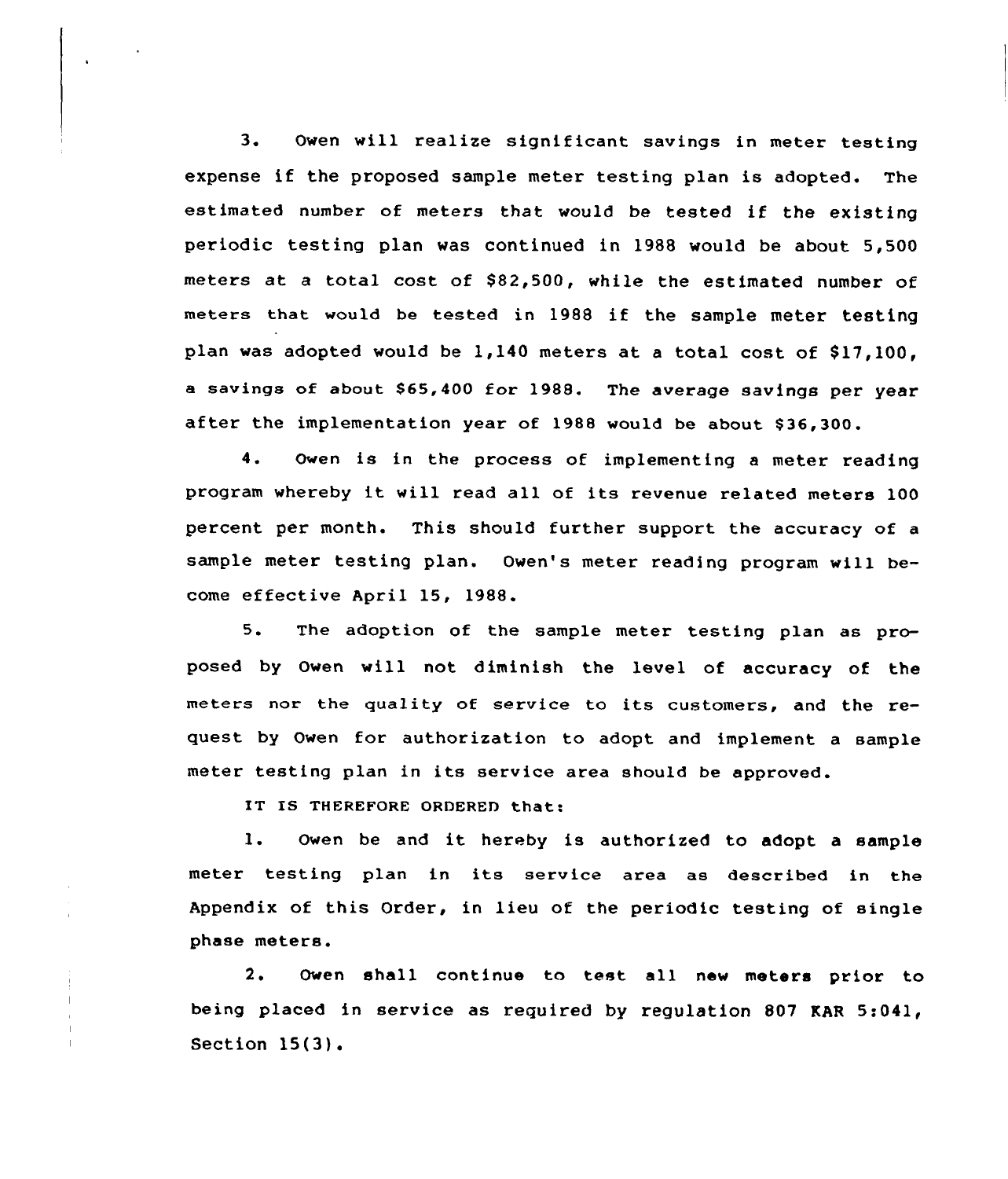3. Owen shall advise the Commission of the starting date of the implementation of its proposed sample meter testing plan in its service area.

Done at Frankfort, Kentucky, this 5th day of February, 1988.

PUBLIC SERVICE COMMISSION

<u>'nld</u><br>man

Vice Chairma

Rham /  $oner$ 

ATTEST:

 $\frac{1}{2}\sum_{i=1}^{n}$ 

Executive Director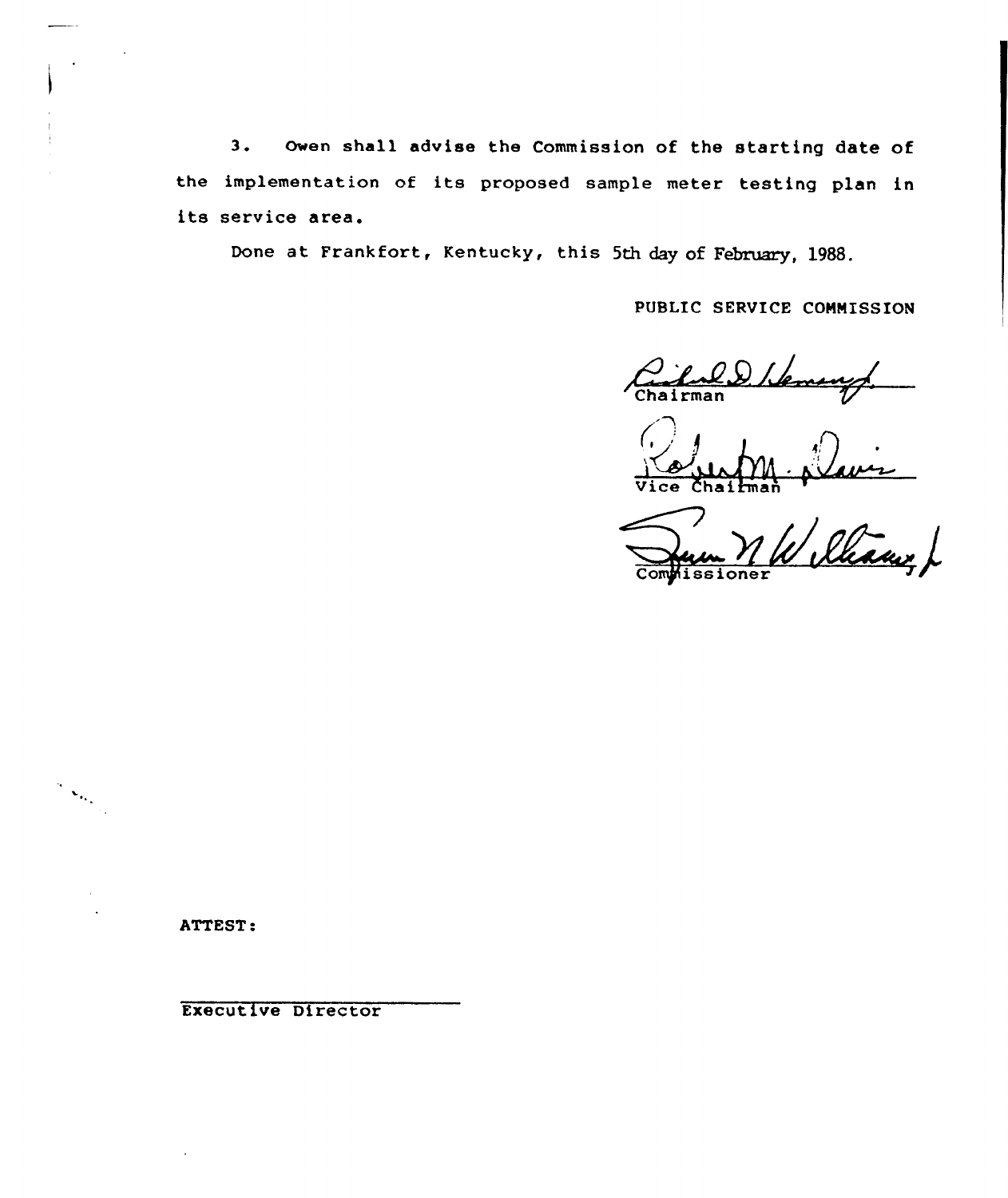## APPENDIX A

 $\mathcal{L}^{\text{max}}$  ,  $\mathcal{L}^{\text{max}}$ 

 $\sim$ 

APPENDIX TO AN ORDER OF THE PUBLIC SERVICE COMMISSION IN CASE NO.10124 DATED 2/5/88

 $\sim 10^{11}$  km  $^{-2}$ 

## KENTUCKY PUBLIC SERVICE COMMISSION

STATISTICAL

 $\label{eq:2.1} \frac{d\mathbf{r}}{d\mathbf{r}} = \frac{1}{2} \left( \frac{d\mathbf{r}}{d\mathbf{r}} + \frac{d\mathbf{r}}{d\mathbf{r}} \right) \left( \frac{d\mathbf{r}}{d\mathbf{r}} + \frac{d\mathbf{r}}{d\mathbf{r}} \right) \, .$ 

### SAMPLE TESTING PLAN

**FOR** 

SINGLE PHASE ELECTRIG METERS

January 20, 1984

 $\mathcal{L}^{\text{max}}_{\text{max}}$  .

 $\mathcal{L}_{\text{max}}$  and  $\mathcal{L}_{\text{max}}$  and  $\mathcal{L}_{\text{max}}$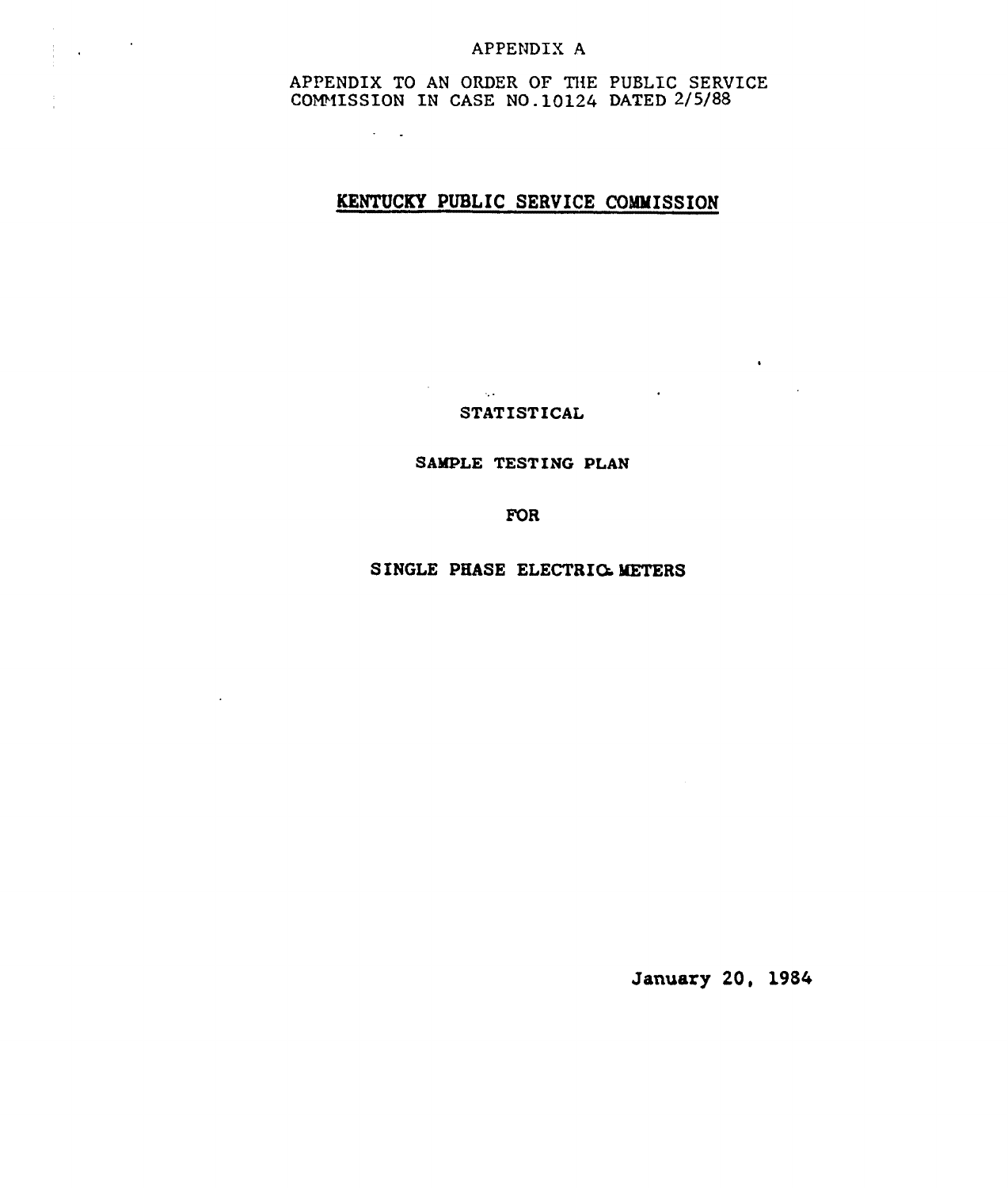#### SAMPLE TEST PLAN IMPLEMENTATION

This plan is currently approved by the Public Service<br>Commission of Kentucky for use in lieu of 100% periodic testing where the utility can demonstrate that the use of resting where the utility can demonstrate that the use of<br>sample testing is justified. It is justified in those instances where the utility can realize significant saving in metex testing expense while maintaining or improving the level of accuracy and service to the consumers.

Any utility contemplating the use of sample testing should analyze its situation in light of the above considerations. Should circumstances prove favorable to the use of sample testing the utility should seek authorization from sample testing the utility should be<br>the Commission for its implementation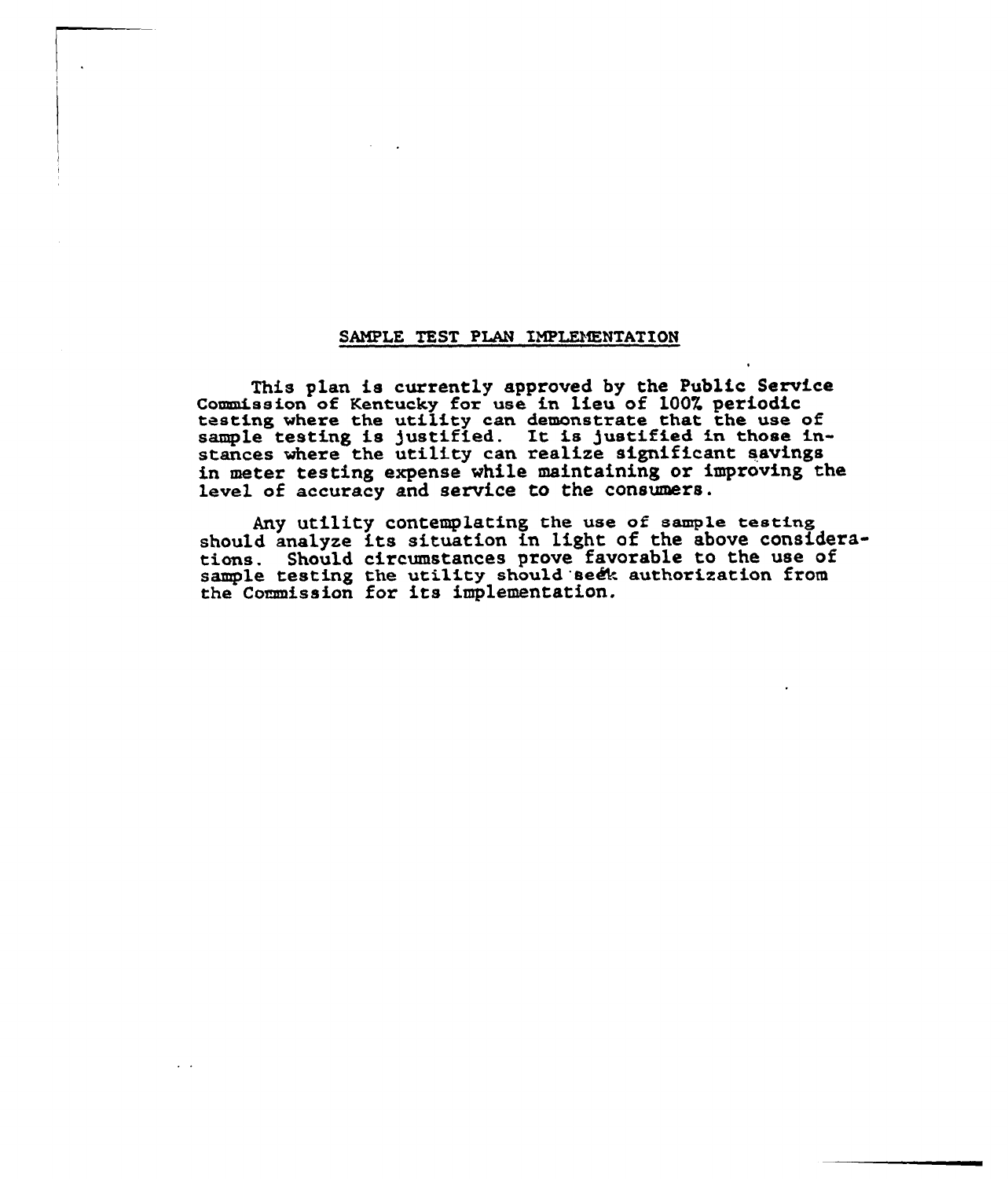In considering a sample testing plan for single phase electric watt-hour meters in Kentucky, some factors other than purely statistical must be taken into account. Specifically, the requirements of the Public Service Commission rules must be integrated into the plan to insure compliance with the rules as well as to provide a plan which will be statistically sound, economical, and effective in providing the necessary standards of service to the customer, however, no request by a utility for permission to institute sample testing of meters vill be considered unless the utility is currently on schedule in the eight-year test cycle.

In particular the rules state:

 $\ddot{\phantom{0}}$ 

- 1) Periodic sampling plans apply only to single phase  $\cdots$  . meters.
- 2) No meter may remain in service without testing longer than 25 years.
- 3) All meters must be tested at 50% power factor, L.L. and F.L.
- 4) The overall accuracy of meters for refund and back billing purposes is obtained by averaging the percent accuracy at full load and light load.

Obviously, these and other Commission rules will have some effect on the nature of the sampling plan, i.e.:

Provision Number 4: While averaging the full load (FL) and light load (LL) accuracies is permitted and valid in terms of refunding and back billing, its use exclusively in statistical evaluation of test data will obscure much information about meter performance under different load conditions. Various kinds of

 $-1 -$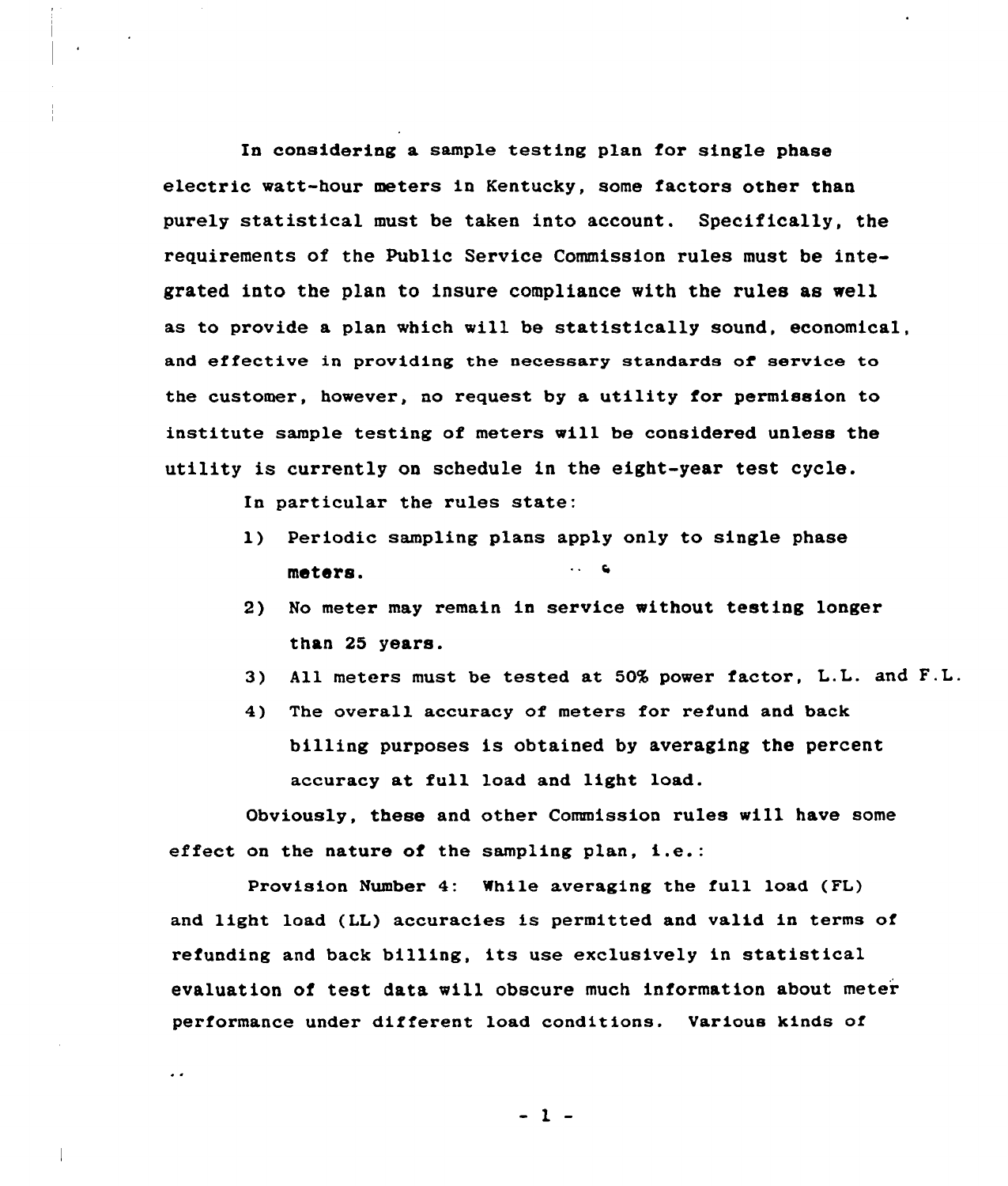meters aay exhibit marked variations in registration, particularly at light load. Therefore, it is considered desirable to plot and evaluate data at full load, light load and average load.

Provision Number 2: High degrees of reliability can often be obtained from relatively small samples drawn randomly from a homogenous population. However, every meter must be tested at least once every 2S years regardless of the condition of that particular group as indicated by the yearly sample. Therefore, there appears to be no Justification fox using minimal sample sixes.

On the average, in ordex to meet the 25-yeax requirement,  $4%$  of the meters in each group must be tested annually. Therefore, it is considered desirable to have a 4% sample size for each group. While this figure is larger than is needed in many cases for a good estimate of the group condition, the larger the sample the better the estimate of the group condition.

In addition, if substantially less than this number is tested annually, it is quite possible that a utility could build up <sup>a</sup> large backlog of untested meters in the latter years of a 25-year period which would be very difficult to complete in the remaining time.

Most sampling plans which are considered in regard to meters are based on the Gaussian or "normal" distribution. The statistics derived from the curve, i.e.,  $\overline{X}$  "Bar-X", and "sigma," known, completely describe the curve. In other words, if <sup>X</sup> and sigma are known the curve can be reproduced.  $\bar{x}$  is the arithmetic mean, and sigma is the standard deviation. The first is a measure of central tendency and the later is a measure of the dispersion of the data about the mean.

 $-2-$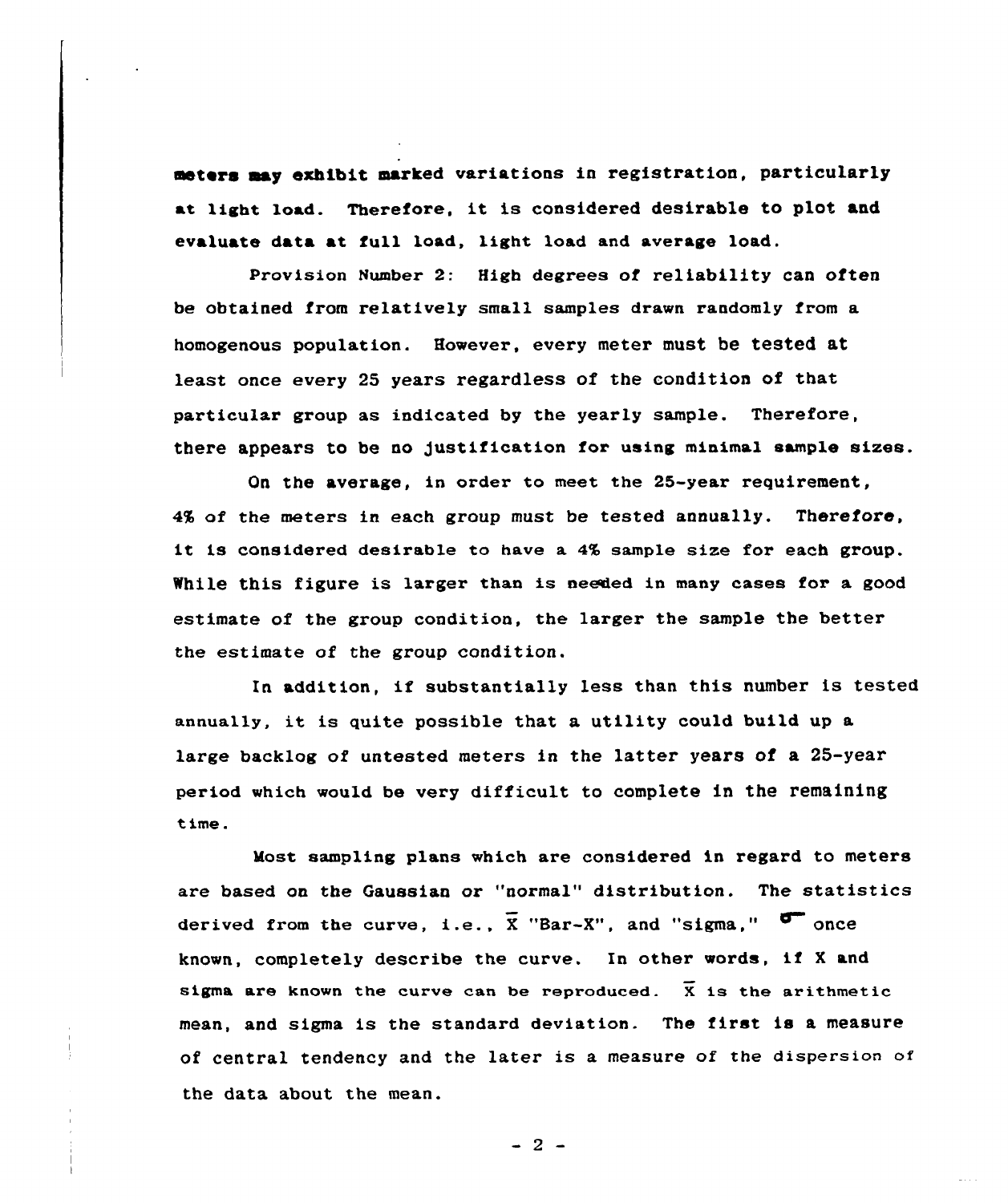In order for these statistics to be valid and useful the population under consideration and/or the sample drawn from that population must distribute normally. For example, because  $\sigma$  is a mathematical function of the normal curve, precisely 68.26% of the items comprising the distribution will be contained in  $+$  one,  $\sigma$ . etc.

If the items do not distribute normally, an error or uncertainty will be introduced, the magnitude of which will depend on the degree of nonconformity of the data from the normal distribution.

If the population is homogeneous, where the quantity measured is a continuous variable and occurs randomly, and where the sample is selected randomly, the sample will distribute approximately normal, with better and better approximations as the sample size increases. But when watthour meters of different age, manufacturer, bearing systems, retarding magnets, etc., are grouped together for purposes of sample testing, the group may no longer be suff'ciently homogeneous to produce distributions for which  $\overline{X}$  and  $\overline{O}$  are meaningful.

The experience of some utilities using sample testing has been to get multimodal, and particularly bimodal distributions (Figure 1}. Also, some distributions, particularly on light load tests, bear no resemblance whatever to the normal curve.

The question to be answered is what is a good enough approximation of the normal distribution to justify the use of its statistics. This question must be resolved by the users of the sampling plan as the situations occur. When these situations occur the user must be

 $-3 -$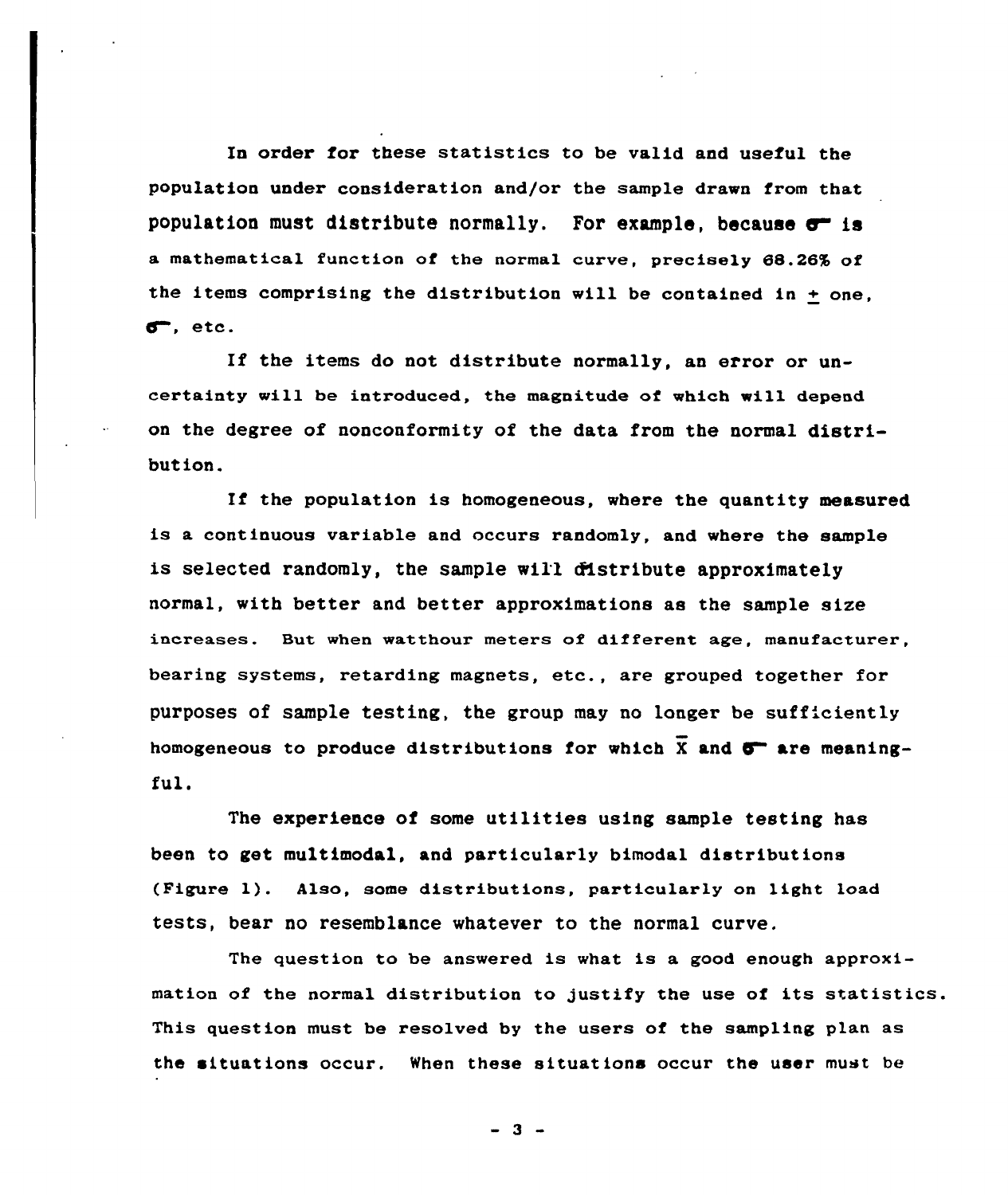aware of the limitations of the information derived, and he should attempt to determine the cause.

The sample should be drawn randomly. That is, each meter ia the group shou1d have an equal chance of heing selected. For a given year, the sample should be without replacement. In subsequent years, the sample should not include any meters which have been tested in the previous seven years.

The reliability of normal curve statistics begins to diminish at about sample size 200 or less and is generally considered too low at sample size 30. Consequently, 30 should be the minimum sample size. Below this number other statistical techniques are employed.

In consideration of the preceding arguments, the following sample testing procedure is presented: Steps:

- 1) Divide single phase meters into groups (usually five) according to differences in operating characteristics, bearing systems, compensations, etc.
- 2) Randomly select 4% of each group (minimum of 30). Eliminate from the sample any nonregistering meters and replace.
- 3) Test selected meters at LL, FL and 50% power factor when applicable. (50% P.F. test will not be used in calculations.)
- 4) Plot on separate tally sheets, FL, LL, and average of the two. (Note general shape of the distribution.)

 $-4-$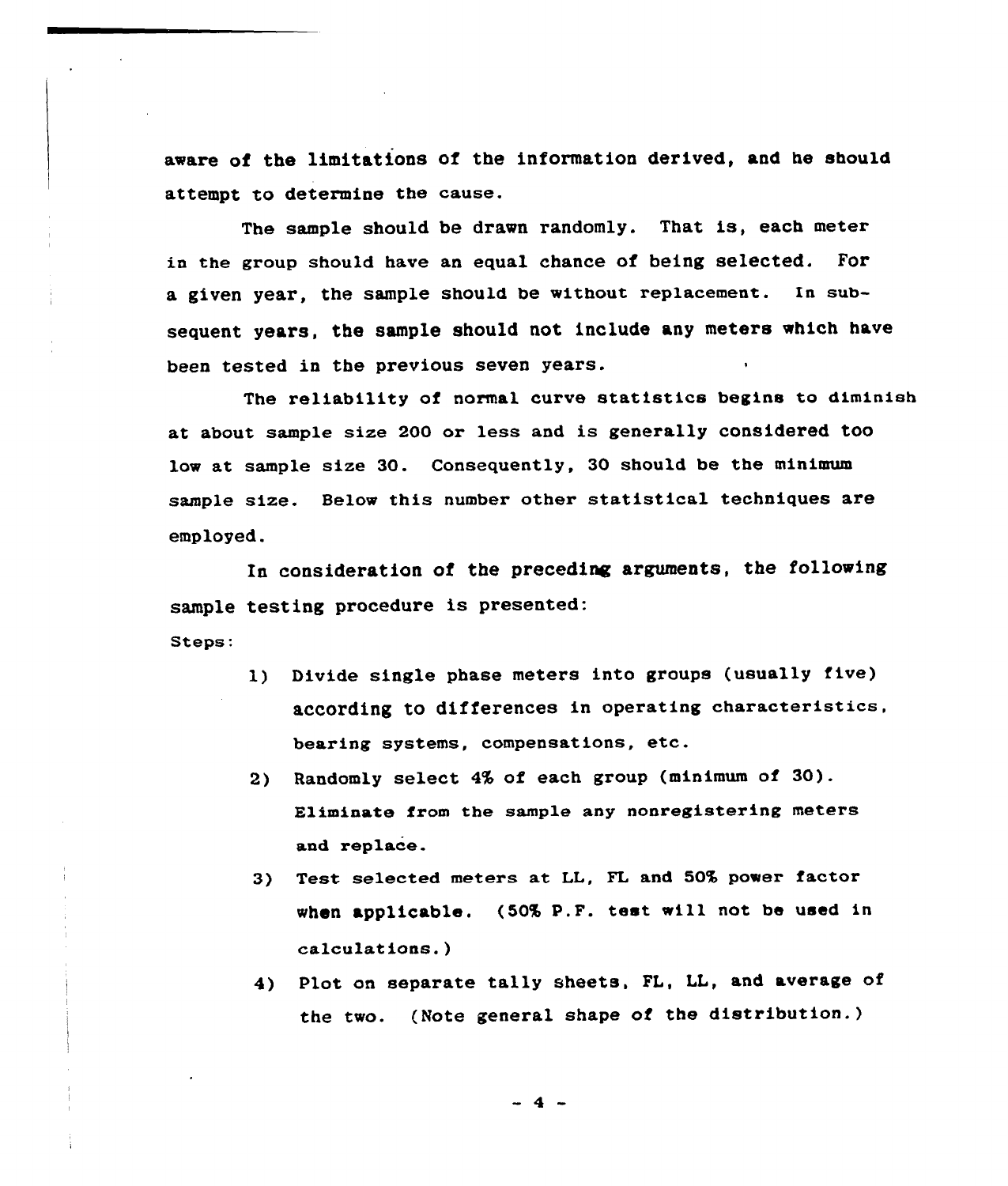- 5) Compute sample mean and standard deviation for each of the above distributions. (Perform the following operations only on the distribution for the average of FL and LL.)
- 6) Standardize variables. (so standard normal curve tables may be used). This is performed as follows The allowable error for meters is  $\pm$  2%, so +2% is the upper limit (u) and -2% is the lower limit (L). Then the standardized variables are  $\mathbf{z}_0$  for upper and  $\mathbf{z}_7$  for lower.

$$
z_u = \frac{u - \overline{x}}{\sigma^2} = \frac{+2 - \overline{x}}{\sigma^2}
$$
  

$$
z_L = \frac{\overline{x} - L}{\sigma^2} = \frac{\overline{x} - (-2)}{\sigma^2} = \frac{\overline{x} + 2}{\sigma^2}
$$

- 7) Enter table 1 page 6 with  $Z = Z_{ij}$  and read the percentage of meters faster than +2%. Enter table 1 again with  $2 - Z_L$  and read the percentage of meters slower than -2%. These two values are added together. They will both either be positive or zero. This is the estimate of the percentage of meters in the group outside the limits of +2%.
- 8) Refer to the table in PSC KAR 5:041E, Sect. 16(4)(a) to determine if additional meters in the group must be tested. (See table 2, page  $\overline{A}$ .)

 $-5 -$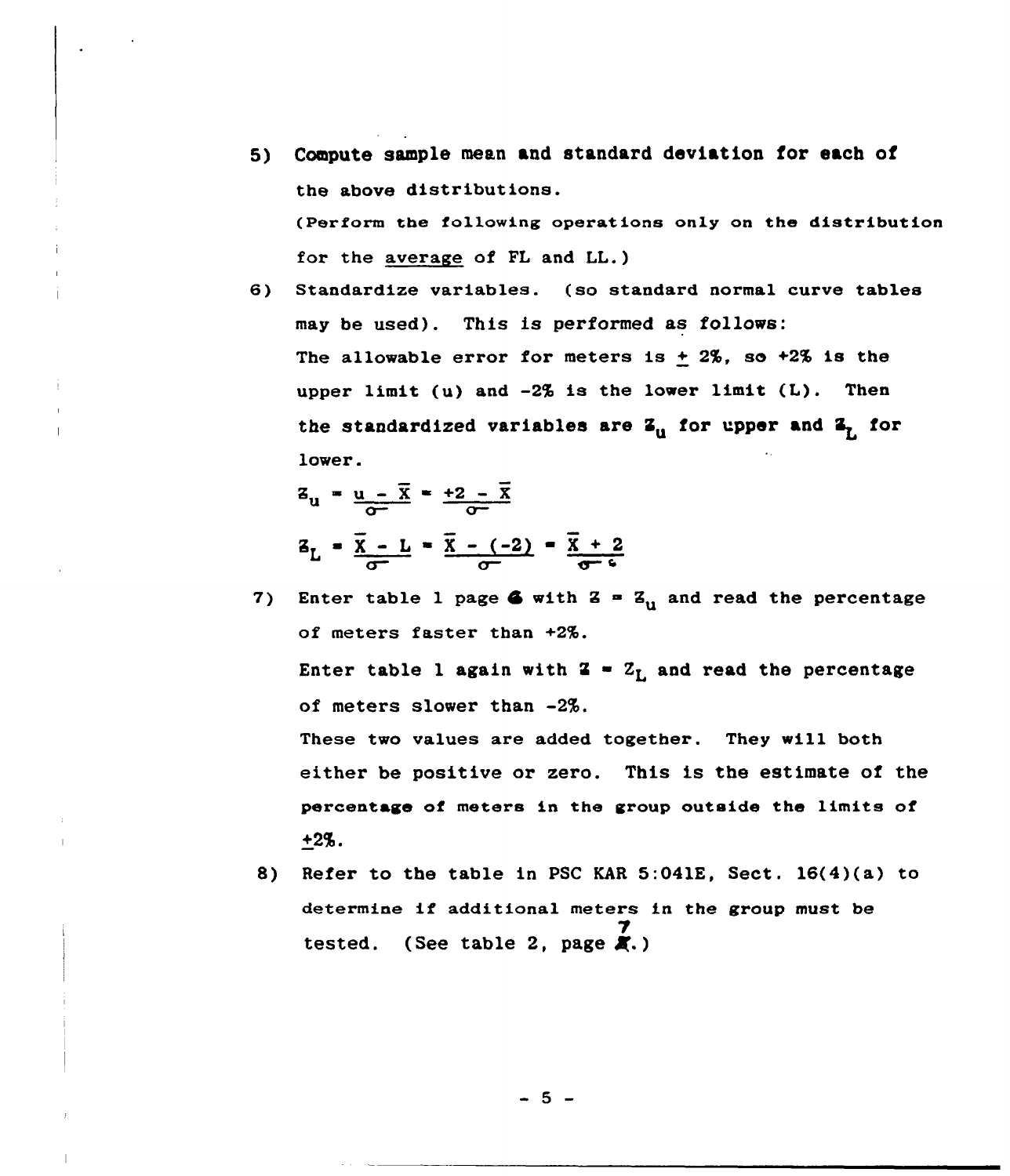

 $\overline{a}$ 

| $\mathbf{z}$ | % area | $\frac{z}{z}$ | % area |
|--------------|--------|---------------|--------|
| 0.0          | 50.00  | 2.0           | 02.28  |
| 0.1          | 46.02  | 2.1           | 01.79  |
| 0.2          | 42.07  | 2.2           | 01.39  |
| 0.3          | 38.21  | 2.3           | 01.07  |
| 0.4          | 34.46  | 2.4           | 00.82  |
| 0.5          | 30.85  | 2.5           | 00.62  |
| 0.6          | 27.42  | .2.6          | 00.37  |
| 0.7          | 24.20  | 2.7           | 00.35  |
| 0.8          | 21.19  | 2.8           | 00.26  |
| 0.9          | 18.41  | 2.9           | 00.19  |
| 1.0          | 15.87  | 3.0           | 00.13  |
| 1.1          | 13.57  | 3.1           | 00.10  |
| 1.2          | 11.41  | 3.2           | 00.07  |
| 1.3          | 09.68  | 3.3           | 00.05  |
| 1.4          | 08.08  | 3.4           | 00.03  |
| 1.5          | 06.68  | 3.5           | 00.02  |
| 1.6          | 05,48  | 3.6           | 00.02  |
| 1.7          | 04.46  | 3.7           | 00.01  |
| 1.8          | 03.59  | 3.8           | 00.01  |
| 1.9          | 02.87  | 3.9           | 00.00  |

TABLE 1

 $-6 -$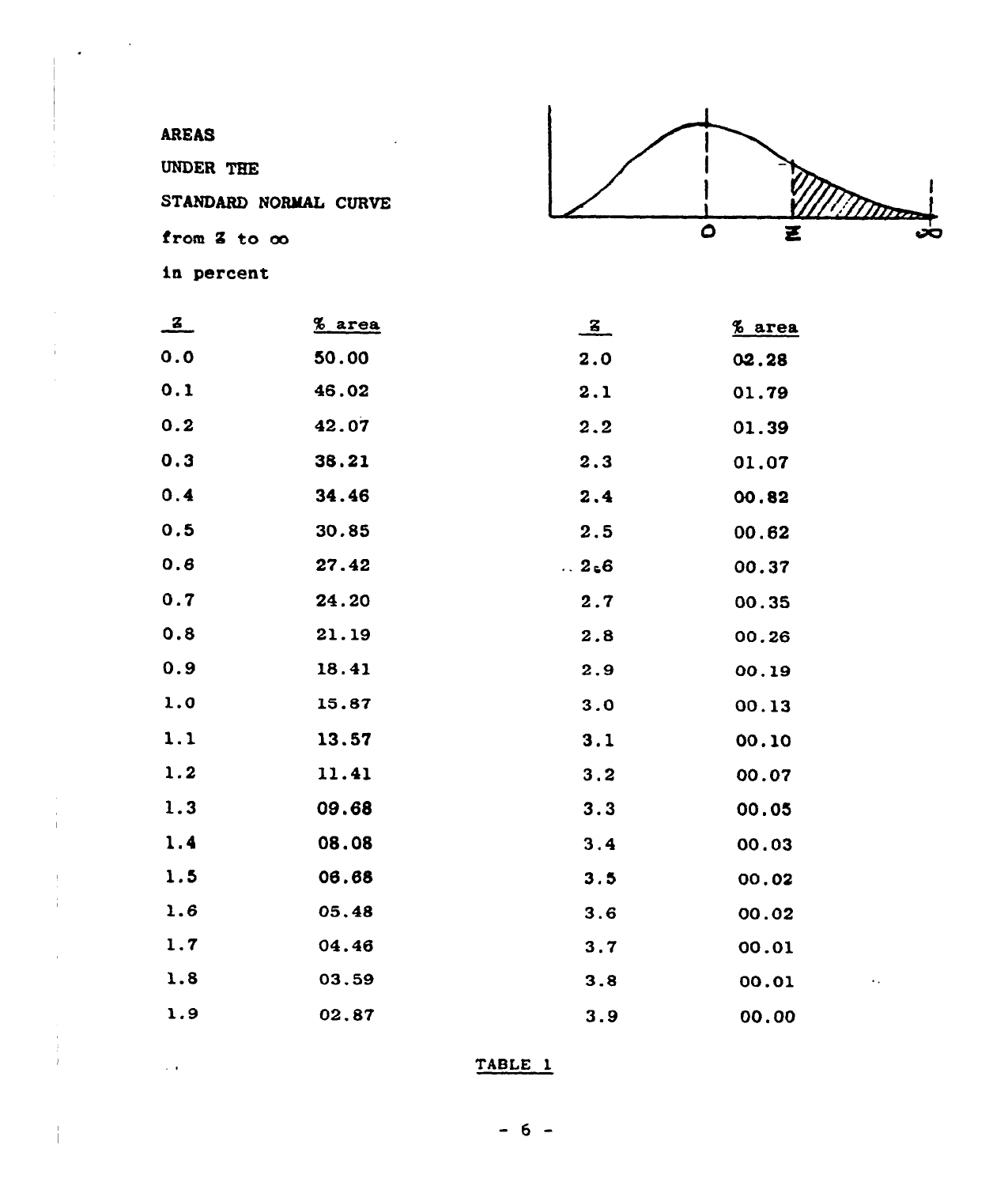| Percent of Meters Within  | Percentage of Meters  |
|---------------------------|-----------------------|
| Limits of 2% Fast or Slow | to be Tested Annually |
| (Indicated by Sample)*    |                       |

 $\bullet$ 

| 99.0      | 100.0 | 2  |
|-----------|-------|----|
| 98.0      | 98.9  | 4  |
| 97.0      | 97.9  | 6' |
| 96.0      | 96.9  | 8  |
| 95.0      | 95.9  | 10 |
| 93.0      | 94.9  | 12 |
| 91.0      | 92.9  | 14 |
| Less than | 91.0  | 16 |

+807 KhR 5:041K Sect. 16(4)(a)

 $\sim$   $\sim$ 

 $\mathcal{L}_{\text{max}}$  and  $\mathcal{L}_{\text{max}}$ 

## TABLE 2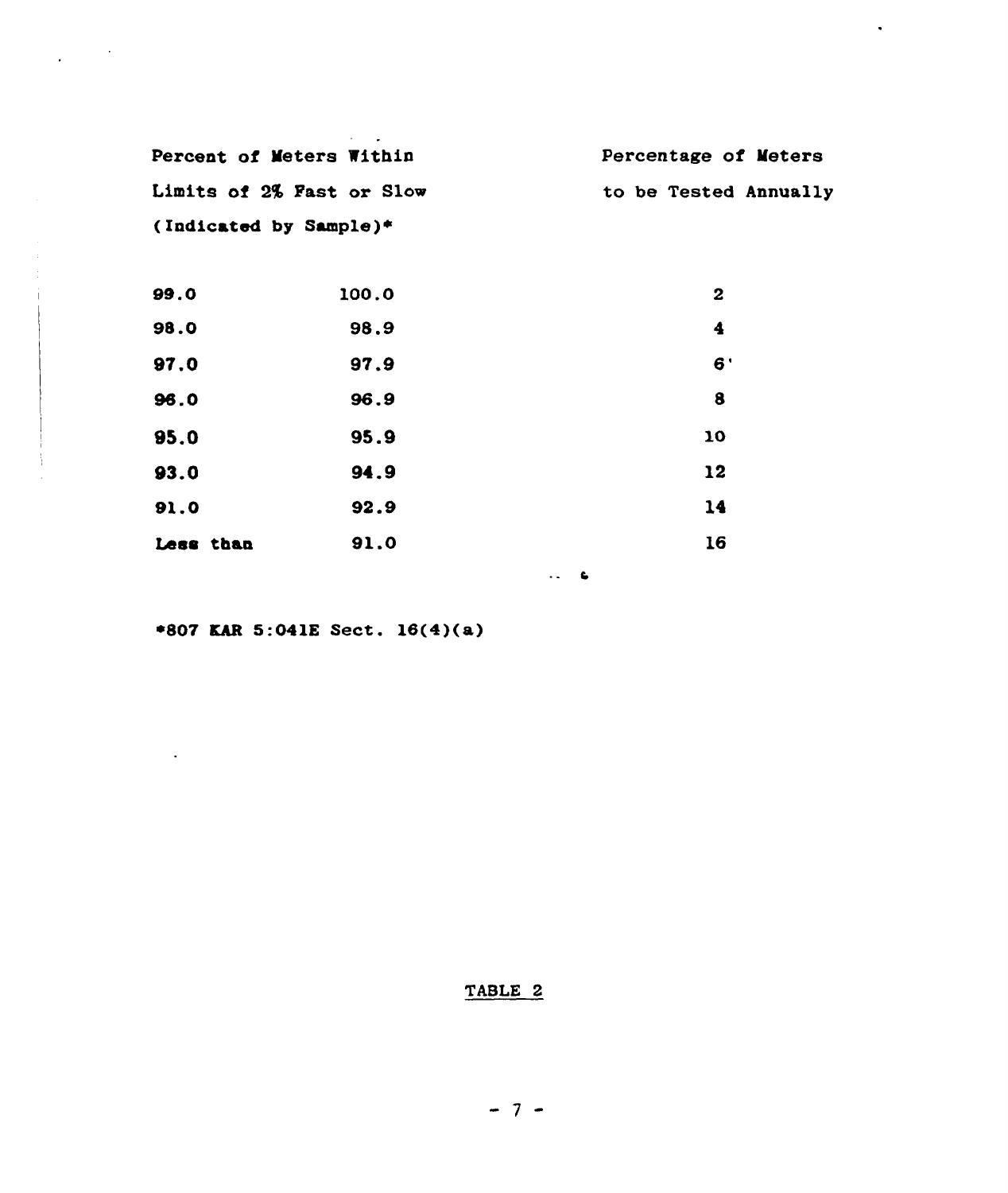APPENDIX "I" (

 $\bar{\mathcal{A}}$ 

 $\sim 100$ 

Example of Distribution Tables, Computation of  $\overline{X}$  and  $\sigma^-$ , and use of Tables I and II

 $\langle\cdot\,,\,\cdot\,\rangle$  .  $\mathsf{G}$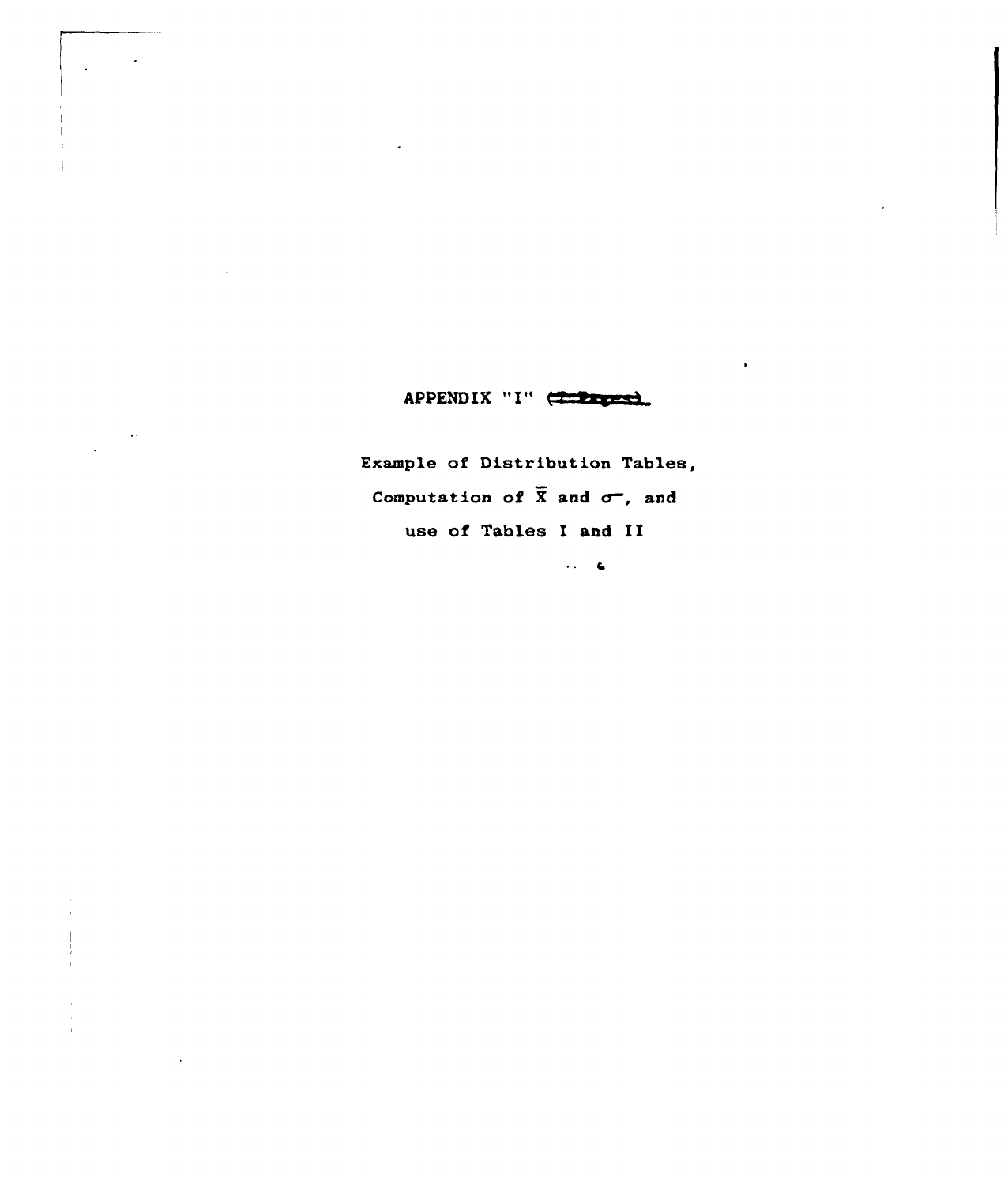

TALLY SHEET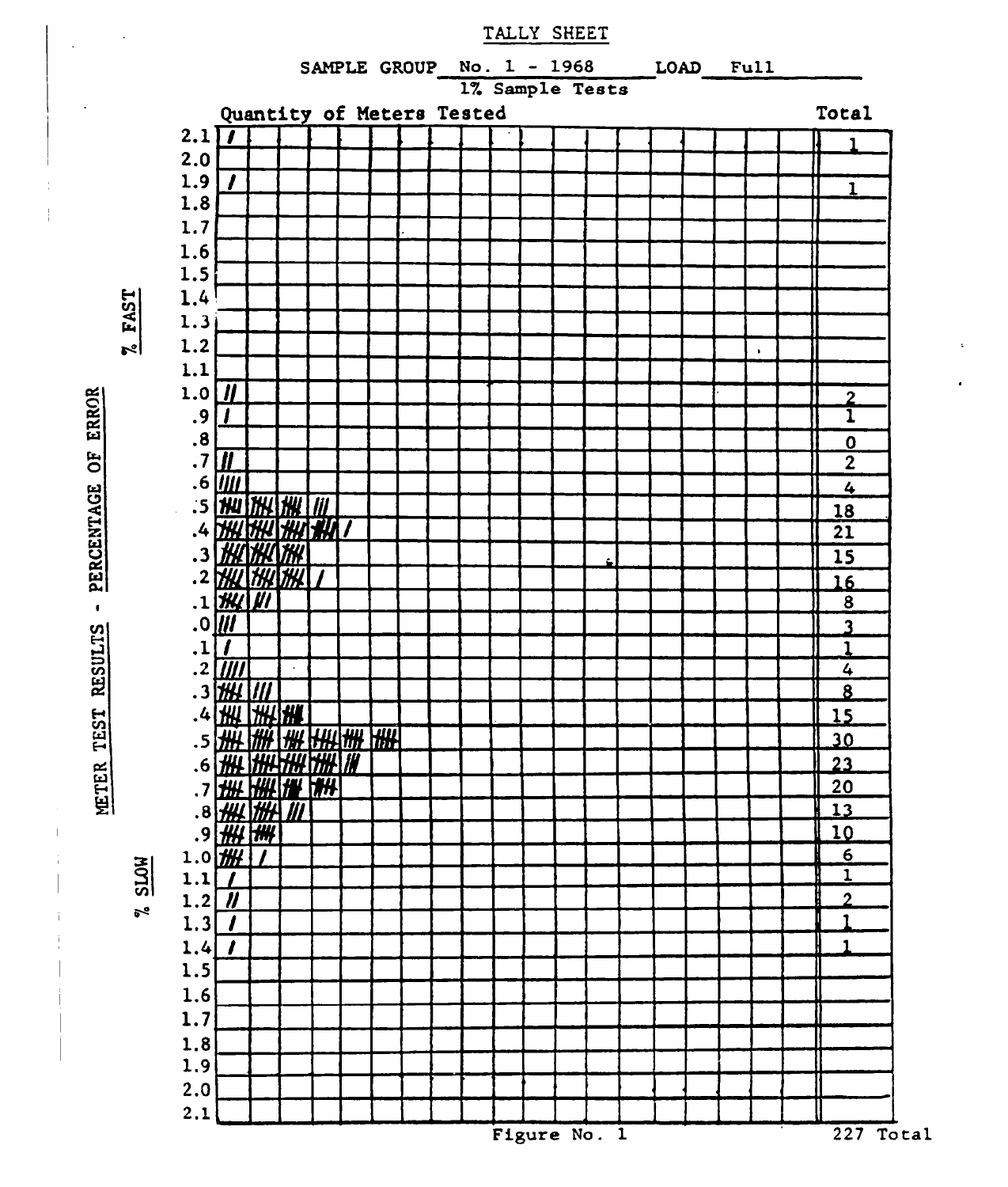

**72AST** 

**ROTS**  $\sim$ 



TALLY SHEET

Figure No. 2

702 Total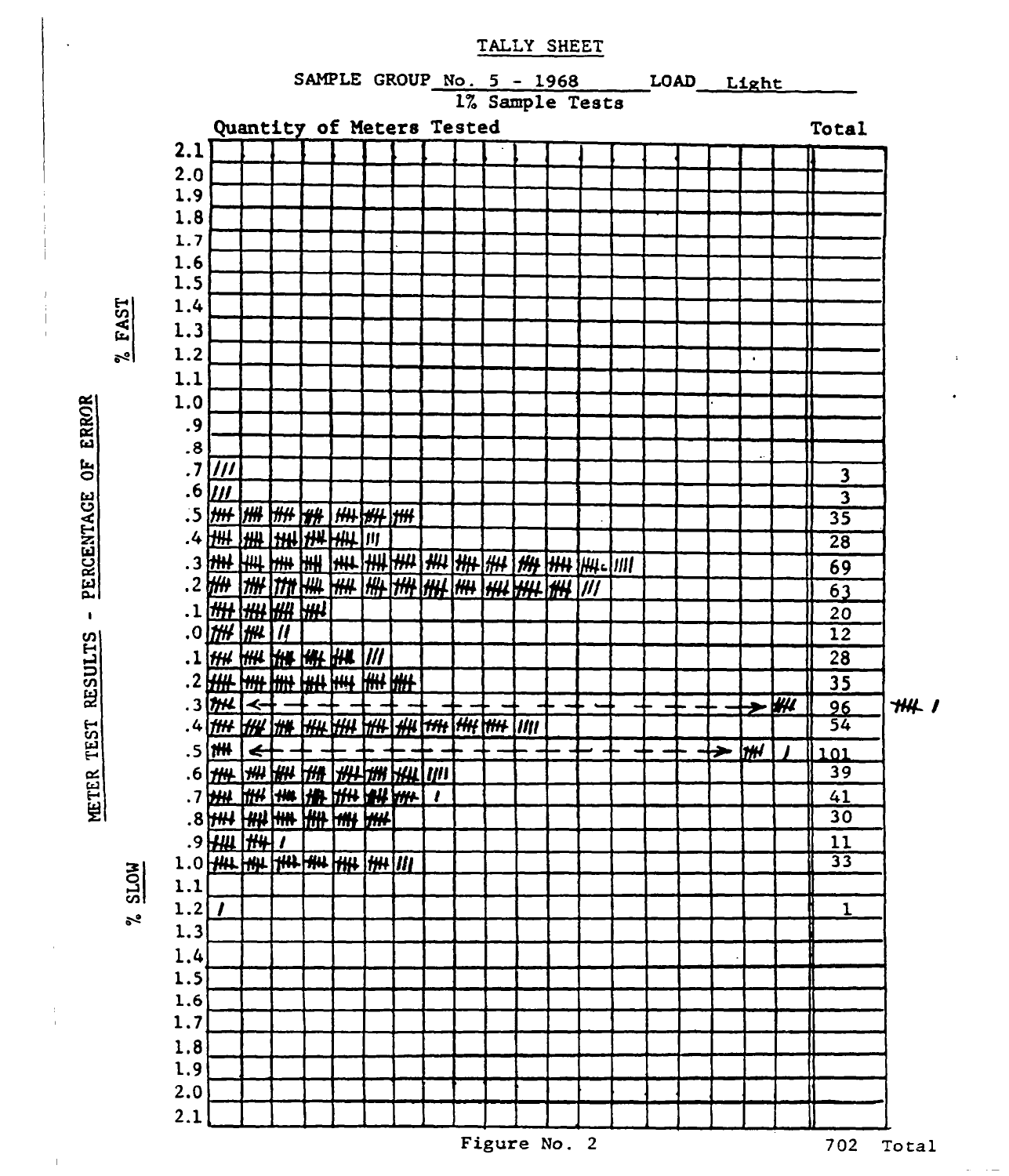| METER CALBRATION EVALUATION              |                                    |                  |    |                        |                      |
|------------------------------------------|------------------------------------|------------------|----|------------------------|----------------------|
|                                          | 1% SAMPLE TESTS 1968 GROUP 5       |                  |    | LIGHT                  | LOAD                 |
|                                          |                                    |                  |    | <b>AVERAGE</b>         | (X)<br>.232Z         |
| METER                                    | NO. OF                             |                  |    | STD. DEV               | .427Z<br>ഗ           |
| <b>ERROR</b>                             | <b>METERS</b>                      |                  |    | NO. OF METERS TESTED - | 702                  |
| IN $X(x)$                                | (N)                                | (NX)             |    | $(\underline{x}^2)$    | $(X - \overline{z})$ |
| 2. 1                                     |                                    |                  |    | 4.41                   |                      |
| 2.0                                      |                                    |                  |    | 4.00                   |                      |
| 1.9                                      |                                    |                  |    | 3.61                   |                      |
| 1.8                                      |                                    |                  |    | 3.24                   |                      |
| 1.7                                      |                                    |                  |    | 2.89                   |                      |
| - 6                                      |                                    |                  |    | 2.56                   |                      |
| 1.5                                      |                                    |                  |    | 2.25                   |                      |
| I.4                                      |                                    |                  |    | 1.96                   |                      |
| 1.3                                      |                                    |                  |    | T.69                   |                      |
| 1.2                                      |                                    |                  |    | 1.44                   |                      |
| 1.1                                      |                                    |                  |    | 1.21                   |                      |
| 1.0                                      |                                    |                  |    | .00                    |                      |
| <u>و.</u>                                |                                    |                  |    | 0.81                   |                      |
| $\overline{\mathbf{a}}$                  |                                    |                  |    | 0.64                   |                      |
| . 7                                      | 3                                  | 2.1              |    | 0.49                   | $\frac{1.47}{1.08}$  |
| ۵.                                       | 3                                  | 1.8              |    | 0.36<br>0.25           | 8.75                 |
| . 5                                      | $\overline{35}$                    | 17.5<br>11.2     |    | 0.16                   | 4.48                 |
| $\overline{\boldsymbol{u}}$              | 28                                 |                  |    | 0.09                   | 6, 21                |
| . 3                                      | 69                                 | 20.7             |    |                        |                      |
| 2                                        | 63                                 | <u>12.6</u>      |    | 0.04<br>0.01           | 2.52<br>20           |
|                                          | 20                                 | <u>2.0</u>       |    |                        |                      |
|                                          | TOTAL 2                            | 67.9             |    |                        |                      |
| . 0                                      | <u> 12</u>                         | 00.0             |    | 00.0                   | 00.00                |
|                                          | 28                                 | 2.8              | ς. | 0.01                   | .28                  |
| 2                                        | 35                                 | 7.0              |    | 0.04                   | 1.40                 |
| -2                                       | 96                                 | 28.8             |    | 0.09                   | 8.64                 |
| 4                                        | 54                                 | 21.6             |    | 0.16                   | 8,64                 |
| ٩                                        | 101                                | 50.5             |    | 0.25                   | <u> 25.25</u>        |
| 6                                        | 39                                 | 23.4             |    | 0.36                   | 14.04                |
| 7                                        | 41                                 | 28.7             |    | 0.49                   | 20.09                |
| $\bf{8}$                                 | 30                                 | 24.0             |    | 0.64                   | 19,20                |
| ۹                                        | 11                                 | 9.9              |    | 0.81                   | 8.91                 |
| $\mathbf{a}$                             | 33                                 | 33.T             |    | 1.00                   | 33.00                |
| $\overline{1.1}$                         | 0                                  | ᢐ                |    | 1.21                   | σ                    |
| 1.2                                      | 1                                  | $\overline{1.2}$ |    | 1.44                   | 1.44                 |
| $\overline{\phantom{a}}$<br>$\mathbf{L}$ |                                    |                  |    | 1.69                   |                      |
| 1.4                                      |                                    |                  |    | <u>1.96</u>            |                      |
| <u>1.5</u>                               |                                    |                  |    | 2.25                   |                      |
| 1.6                                      |                                    |                  |    | 2.56                   |                      |
|                                          |                                    |                  |    | 2.89<br>. 24           |                      |
| 1.8                                      |                                    |                  |    | 3. 61                  |                      |
| 1.9                                      |                                    |                  |    | 4.00                   |                      |
| 2.0                                      |                                    |                  |    | 4, 41                  |                      |
| 2.1                                      |                                    |                  |    |                        |                      |
| TOTAL 1= 702                             |                                    |                  |    | TOTAL 4 =              | 165.60               |
|                                          | TOTAL 3= 230.0                     |                  |    |                        |                      |
|                                          |                                    |                  |    |                        | $\overline{x^2}$     |
| $\bar{x}$                                | TOTAL 2 - TOTAL 3                  |                  |    | TOTAL 4                |                      |
|                                          | TOTAL 1                            |                  |    | TOTAL 1                |                      |
|                                          |                                    |                  | σ  | (165.60)               | $-(-.232)$           |
| $\mathbf x$                              | $(67.9) - (230.9)$                 |                  |    | (702)                  |                      |
|                                          | (702)                              |                  |    |                        |                      |
|                                          |                                    |                  |    |                        | $(.2359) - (.0538)$  |
|                                          | $\bar{x} = \frac{(-163.0)}{(702)}$ | $-.2322$         |    |                        |                      |
|                                          |                                    |                  |    | $(.1821)$ =            | .4272                |
|                                          |                                    |                  |    |                        |                      |
|                                          |                                    |                  |    |                        |                      |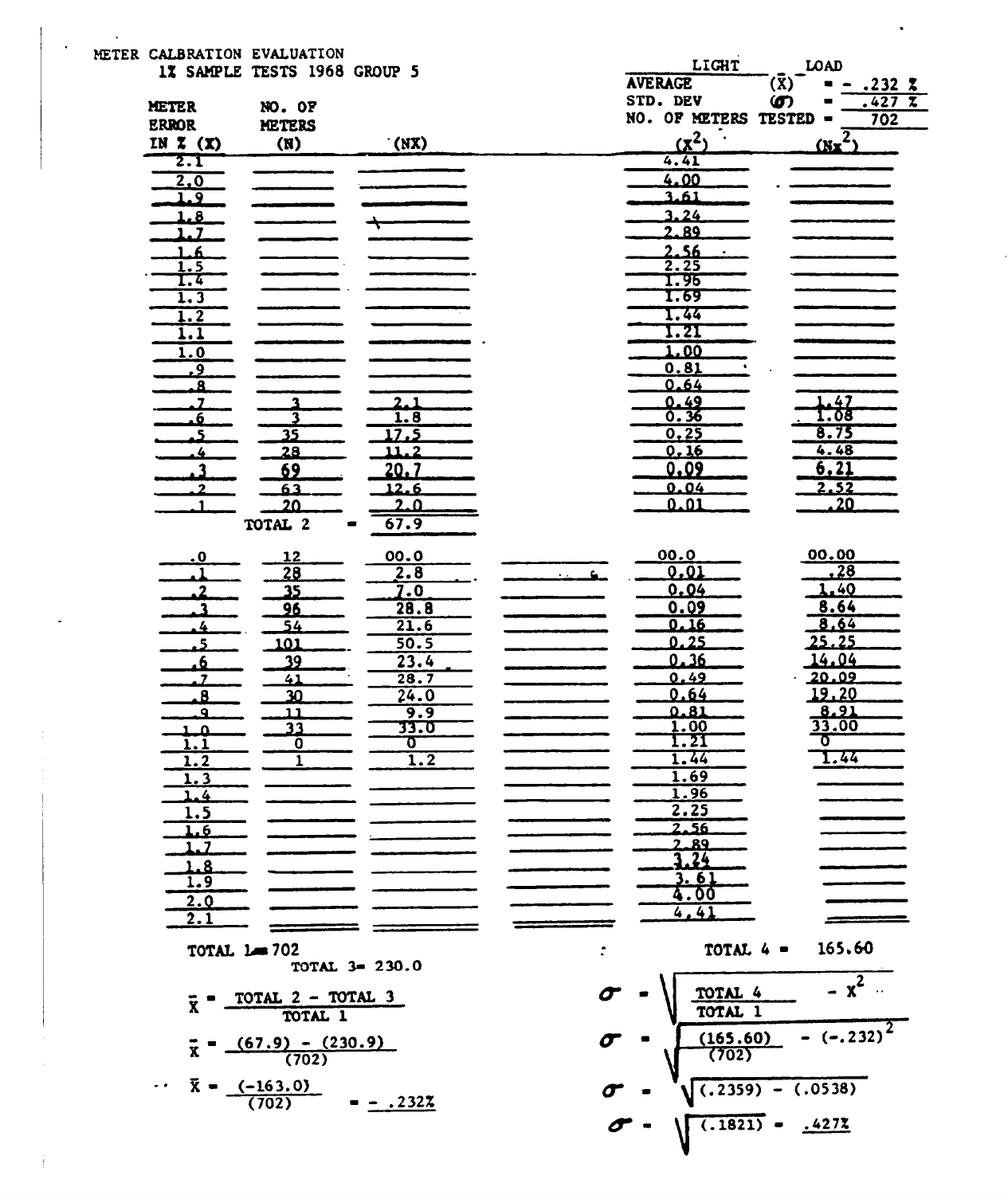

PERCENTAGE  $\bullet$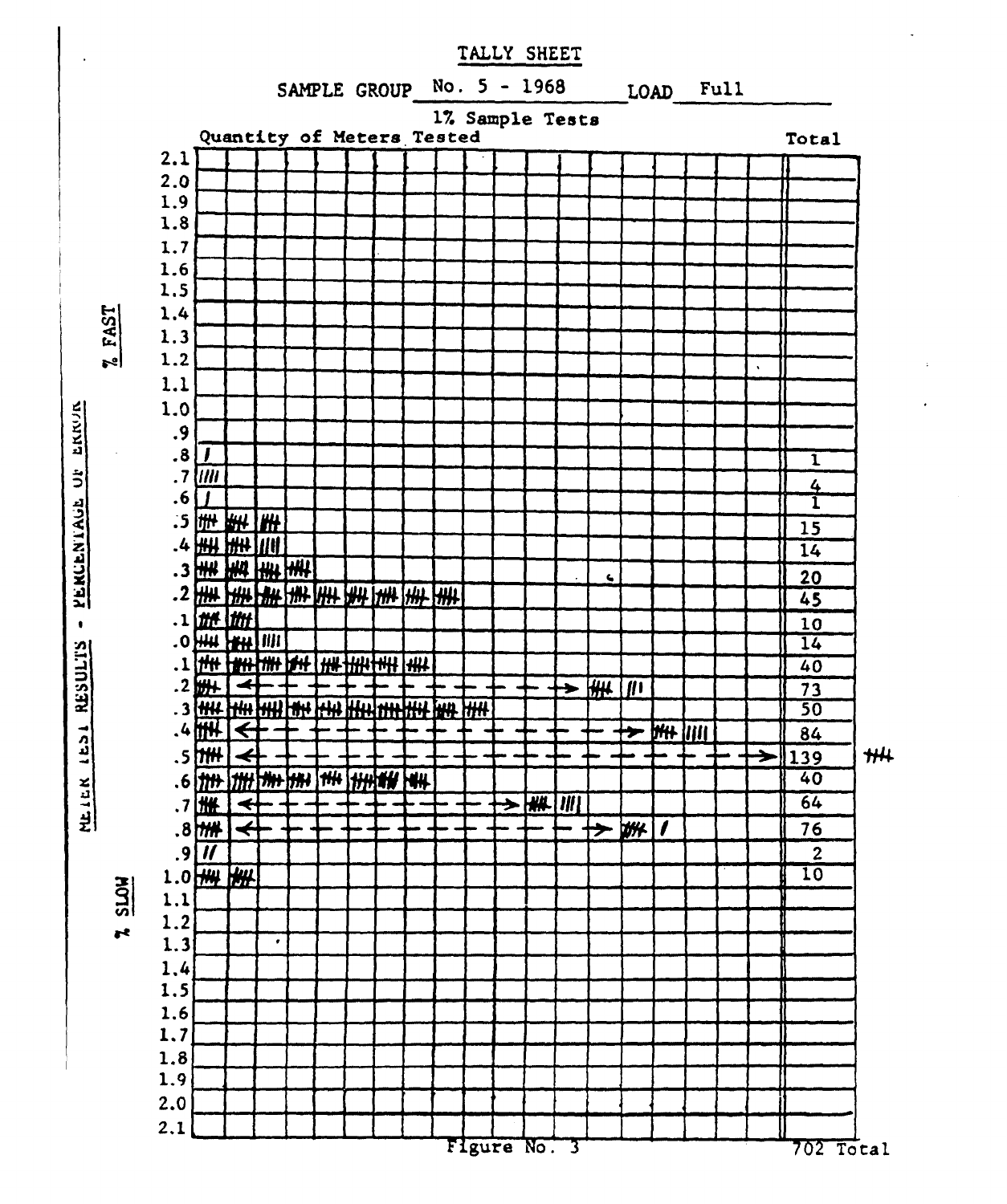|             | METER                                  |                                  |                                  | $\cdots$ | r de a ester        | 스타니 스타나                                      |
|-------------|----------------------------------------|----------------------------------|----------------------------------|----------|---------------------|----------------------------------------------|
|             | <b>ERROR</b>                           |                                  |                                  |          | $(x^2)$             | $\left(\frac{\text{nx}^2}{\text{nx}}\right)$ |
|             | IN $Z(x)$                              | (n)                              | (nx)                             |          |                     |                                              |
|             | 2.1<br><b>z.u</b>                      |                                  |                                  |          | 4.41<br>4.00        |                                              |
|             | 1.9                                    |                                  |                                  |          | 3.61                |                                              |
|             | 1.8                                    |                                  |                                  |          | 3.24                |                                              |
|             | 1.7                                    |                                  |                                  |          | 2.89                |                                              |
|             | .6                                     |                                  |                                  |          | 56<br>$2-$          |                                              |
|             | $\frac{5}{4}$                          |                                  |                                  |          | $\frac{2.35}{1.96}$ |                                              |
|             | $\overline{1.3}$                       |                                  |                                  |          | 1.69                |                                              |
|             | 1.2                                    |                                  |                                  |          | 1.44                |                                              |
|             | 1.1                                    |                                  |                                  |          | .21                 |                                              |
| E           | $\overline{1.0}$                       |                                  |                                  |          | 1.00                |                                              |
|             | .9                                     |                                  |                                  |          | 0.81                |                                              |
| <b>TSAT</b> | я                                      |                                  | <b>A</b>                         |          | 0.64                | 64                                           |
|             | $\overline{\mathbf{z}}$                | 4                                | 2.8                              |          | 0.49                | 1.96                                         |
|             | 6.<br>٩                                | 1<br>قا                          | <u>, 6</u><br>7,3                |          | $\frac{0.36}{0.25}$ | $\frac{36}{3.75}$                            |
|             | $\overline{\cdot}$                     | $\overline{14}$                  | 5.6                              |          | 0.16                | 2.24                                         |
|             | $^{13}$                                | 20                               | 6.0                              |          | 0.09                | 1,80                                         |
|             | $\mathbf{z}$                           | 45                               | 9.0                              |          | 0.04                | .80                                          |
|             | ъ                                      | 10                               | 1. a                             |          | 0.01                | $\overline{\mathbf{10}}$                     |
|             |                                        | <b>TOTAL</b><br>2                | 33.3                             |          |                     |                                              |
|             |                                        |                                  |                                  |          | 0.00                | 00.00                                        |
|             | 0                                      | 14<br>40                         | 00.0<br>4.0                      |          | 0.01                | $\overline{40}$                              |
|             | $\overline{2}$                         | 23                               | 14.6                             |          | 0.04                | 2.72                                         |
|             | 3                                      | 50                               | <u>0. كذ</u>                     |          | 0.09                | 4.50                                         |
|             |                                        | 84                               | عدد                              |          | هنتم                | 13.44                                        |
|             | - 5                                    | 139                              | 69.5                             |          | 0.25                | 34.75                                        |
|             | .6                                     | 40                               | 24.0                             |          | <u>ةد. ٥</u>        | 14.40                                        |
|             | . 7                                    | 64                               | 44.8                             |          | 0.49                | 36<br>31.<br>48.64                           |
| Ĵ           | ø<br>9.                                | 76<br>2                          | 60.8<br>$\overline{\mathbf{.8}}$ |          | 4.64<br>0.81        | 1.52                                         |
|             | ្ណុ                                    | <u>1Ω</u>                        | <u> 10.0</u>                     |          | 1.00                | 10.00                                        |
| <b>HOTS</b> | -1                                     |                                  |                                  | 1        | $\overline{.21}$    |                                              |
|             | $\cdot$ 2<br>1                         |                                  |                                  |          | 1.44                |                                              |
|             | $\overline{1.3}$                       |                                  |                                  |          | 69                  |                                              |
|             | $\overline{\cdot}$                     |                                  |                                  |          | <b>L.96</b>         |                                              |
|             | <u>1.5</u>                             |                                  |                                  |          | 2.25                |                                              |
|             | 1.6                                    |                                  |                                  |          | 2.56<br><u>2.89</u> |                                              |
|             |                                        |                                  |                                  |          | 3.24                |                                              |
|             | $\frac{1.7}{1.8}$<br>$\frac{1.9}{1.9}$ |                                  |                                  |          | 3.61                |                                              |
|             | 2,0                                    |                                  |                                  |          | 4.00                |                                              |
|             | $\overline{2.1}$                       |                                  |                                  |          | 4.41                |                                              |
|             | TOTAL 1                                |                                  | 702 TOTAL $3 = 278.1$            |          | TOTAL               | 174.68                                       |
|             |                                        |                                  |                                  |          |                     |                                              |
|             |                                        | <u>TOTAL 2 - TOTAL 3</u>         |                                  |          | TOTAL 4             | $-8^{2}$                                     |
|             | $\overline{\mathbf{x}}$                | TOTAL 1                          |                                  |          | TOTAL 1             |                                              |
|             |                                        |                                  |                                  |          | (174.68)            | $-(-.348)^2$                                 |
|             | $\overline{x}$                         | $\frac{(33.3) - (278.1)}{(702)}$ |                                  |          | (702)               |                                              |
|             |                                        |                                  |                                  |          | .2488)<br>un l      | ( .1211)                                     |
|             | $\overline{x}$                         |                                  |                                  |          |                     |                                              |
|             |                                        | $\frac{(-244.8)}{(702)}$         | $-(-.348)$ 2                     |          | .1277)              | . 357 %                                      |
|             |                                        |                                  |                                  |          |                     |                                              |

 $\lambda$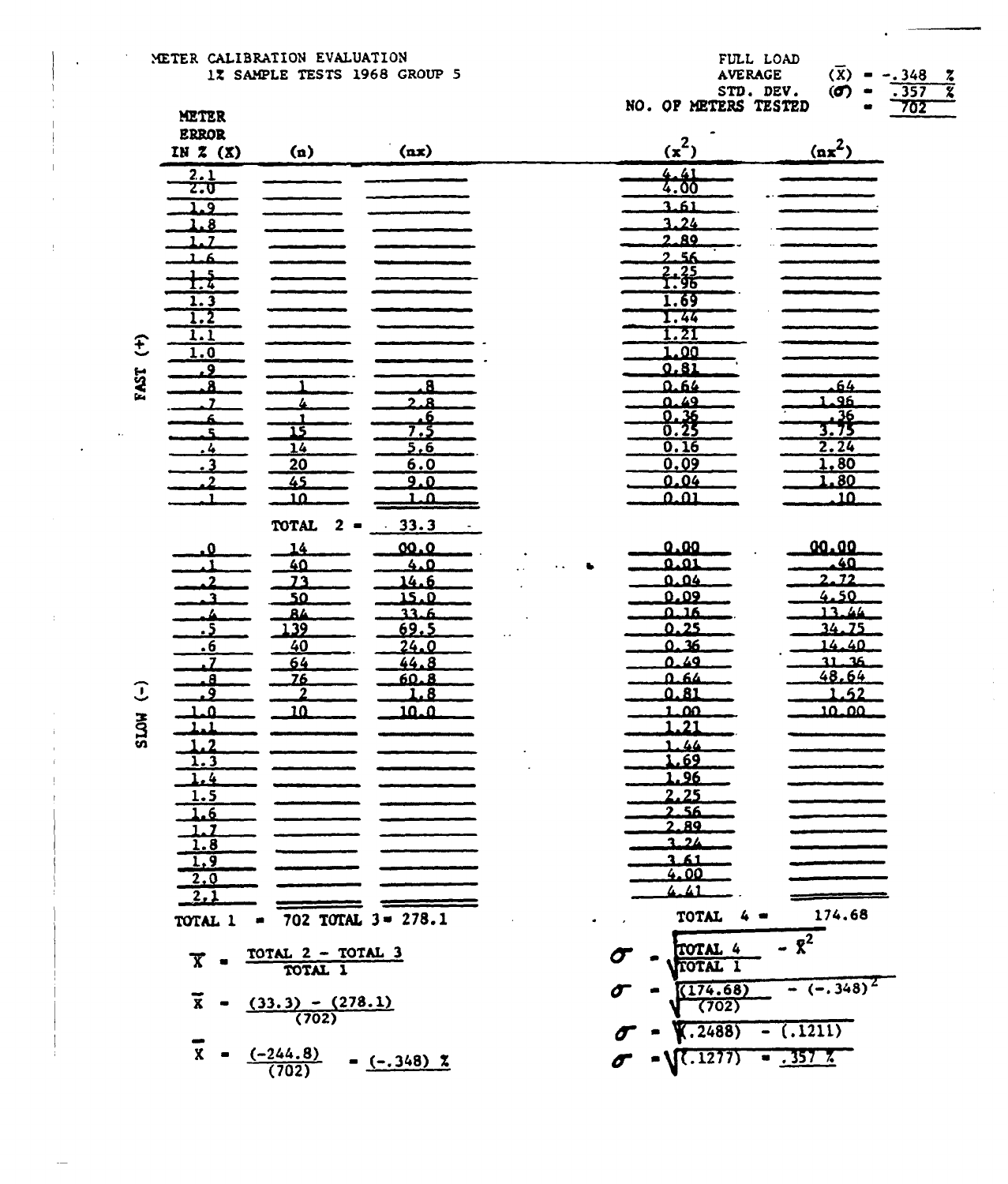

PERCENTAGE OF ERROR  $\hat{\mathbf{t}}$ METER TEST RESULTS

 $\sim 10$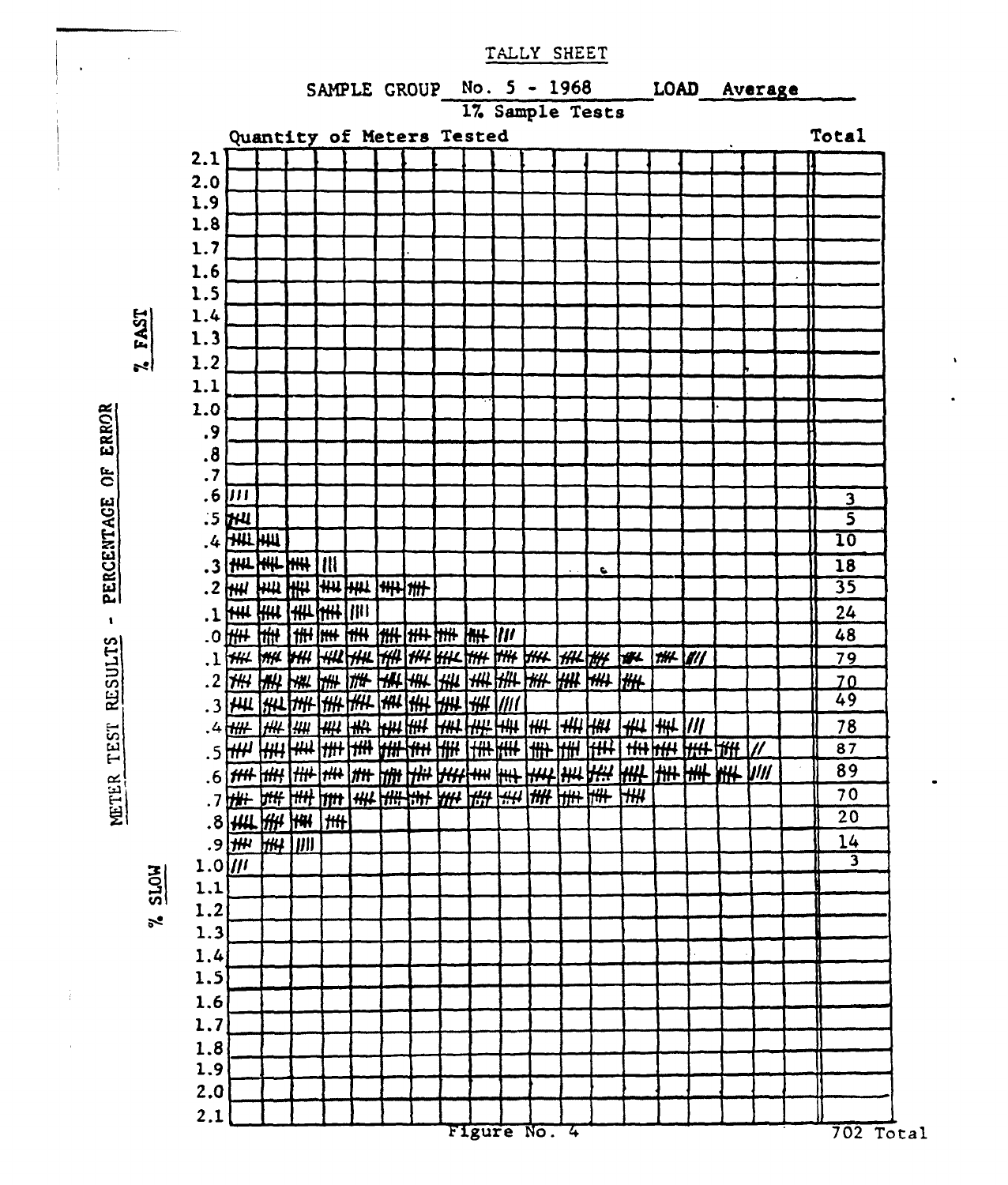|                        |                                      | METER CALIBRATION EVALUATION |               |                       | <b>AVERAGE</b>                |                  | LOAD                  |
|------------------------|--------------------------------------|------------------------------|---------------|-----------------------|-------------------------------|------------------|-----------------------|
|                        |                                      | 1% SAMPLE TESTS 1968 GROUP 5 |               |                       | <b>AVERAGE</b>                | $(\overline{x})$ | $-.3162$              |
|                        | <b>METER</b>                         | NO. OF                       |               | NO. OF METERS TESTED  | STD. DEV.                     | ഗ                | .3227<br><u> 702 </u> |
|                        | <b>ERROR</b>                         | <b>METERS</b>                |               |                       |                               |                  |                       |
|                        | IN $\bar{x}$ $(X)$                   | (n)                          | (nx)          | $(x^2)$               |                               | $(nx^2)$         |                       |
|                        | 2.1                                  |                              |               | 4.41<br>4.00          |                               |                  |                       |
|                        | 2.0<br>1.9                           |                              |               | 3.61                  |                               |                  |                       |
|                        | 1.8                                  |                              |               | 3.24                  |                               |                  |                       |
|                        | . 7                                  |                              |               | 2.89<br>2.56          |                               |                  |                       |
|                        | 4. 1<br>$\overline{\mathbf{a}}$      |                              |               | 2.25                  |                               |                  |                       |
|                        | $-4$                                 |                              |               | 1.96                  |                               |                  |                       |
|                        | $\overline{\mathbf{3}}$<br>2         |                              |               | 1.69<br>1.44          |                               |                  |                       |
|                        | 1                                    |                              |               | $\overline{21}$       |                               |                  |                       |
| $\mathfrak{F}$         | .0<br>9                              |                              |               | <u>00.</u><br>0.81    |                               |                  |                       |
| <b>PAST</b>            | я                                    |                              |               | 0.64                  |                               |                  |                       |
|                        | 7<br>. 6                             | з                            | 1.8           | 8:38                  |                               | 1.08             |                       |
|                        | - 5                                  | 5                            | 2.5           | 0.25                  |                               | 1.25             |                       |
|                        | <u>. 4</u><br>. .                    | 10<br>18                     | 4.0<br>5.4    | 0.16<br>0.09          |                               | 1.60<br>1.62     |                       |
|                        | $\overline{\cdot}$                   | 35                           | 7.0           | 0.04                  |                               | 1.40             |                       |
|                        | 1                                    | $\overline{24}$              | 2.4           | 0.01                  |                               | 24               |                       |
|                        |                                      | <b>TOTAL</b><br>$\mathbf{2}$ | 23.1          |                       |                               |                  |                       |
|                        | $\cdot$ <sup>0</sup>                 | 48                           | 00.0          | 0.00                  |                               | 00.00            |                       |
|                        | ړ.                                   | 79<br>70                     | 7.9<br>14.0   | 0.01<br>0.04          |                               | 2.80             | 79                    |
|                        | . 2<br>ำ                             | 49                           | 14.7          | 0.09                  |                               | 4.41             |                       |
|                        | . 4                                  | 78                           | 31.2          | 0.16                  |                               | 2.48             |                       |
|                        | $\overline{\cdot}$ 5<br>.6           | $\overline{87}$<br>89        | 43.5<br>53.4  | 0.25<br>0.36          |                               | 21.75<br>32.04   |                       |
|                        | $\cdot$ 7                            | 70                           | 49.0          | 0.49                  |                               | 34.30            |                       |
| $\widehat{\mathbb{C}}$ | . 8                                  | $\overline{20}$              | 16.0<br>12.6  | 0.64<br>0.81          |                               | 12.80<br>11.34   |                       |
|                        | $\overline{9}$<br><u>م.</u>          | 14<br>2                      | <u>3.0</u>    | 1.00                  |                               | 3.00             |                       |
| <b>HOTS</b>            | - 1                                  |                              |               | 1.21                  |                               |                  |                       |
|                        | $\cdot$ 2<br>1<br>1.3                |                              |               | 1.44<br>1.69          |                               |                  |                       |
|                        | $\frac{1.4}{1.5}$                    |                              |               | <u>1.96</u>           |                               |                  |                       |
|                        | I.6                                  |                              |               | 2.25<br>.56           |                               |                  |                       |
|                        | 1.1                                  |                              |               | 2.89                  |                               |                  |                       |
|                        | $\overline{1.8}$<br>$\overline{1.9}$ |                              |               | 3.24<br>1.61          |                               |                  |                       |
|                        | <u>2.0</u>                           |                              |               | مم.ء                  |                               |                  |                       |
|                        | 2.1                                  |                              |               | 4 A 1                 |                               |                  |                       |
|                        |                                      | TOTAL $1 = 702$              |               |                       | TOTAL 4                       | $\approx 142.90$ |                       |
|                        |                                      |                              | TOTAL 3-245.3 |                       |                               |                  |                       |
|                        | $\bar{x}$                            | $=$ TOTAL $2$ - TOTAL 3      |               |                       |                               | $- \mathbf{R}^2$ |                       |
|                        |                                      | TOTAL 1                      |               | $\boldsymbol{\sigma}$ | TOTAL 4<br><b>TOTAL</b>       |                  |                       |
|                        | $\overline{x}$                       | $= (23.1) - (245.3)$         |               |                       |                               |                  |                       |
|                        |                                      | (702)                        |               |                       | $(142.90)$ $(-.316)$<br>(702) |                  |                       |
|                        | Ÿ.                                   | $-(-222.2)$                  |               |                       |                               |                  | $.2035) - (.0999)$    |
|                        |                                      | (702)                        | $- .3162$     |                       |                               |                  |                       |
|                        |                                      |                              |               | $\sigma$              | $(7.1036)$ $.1222$            |                  |                       |

l,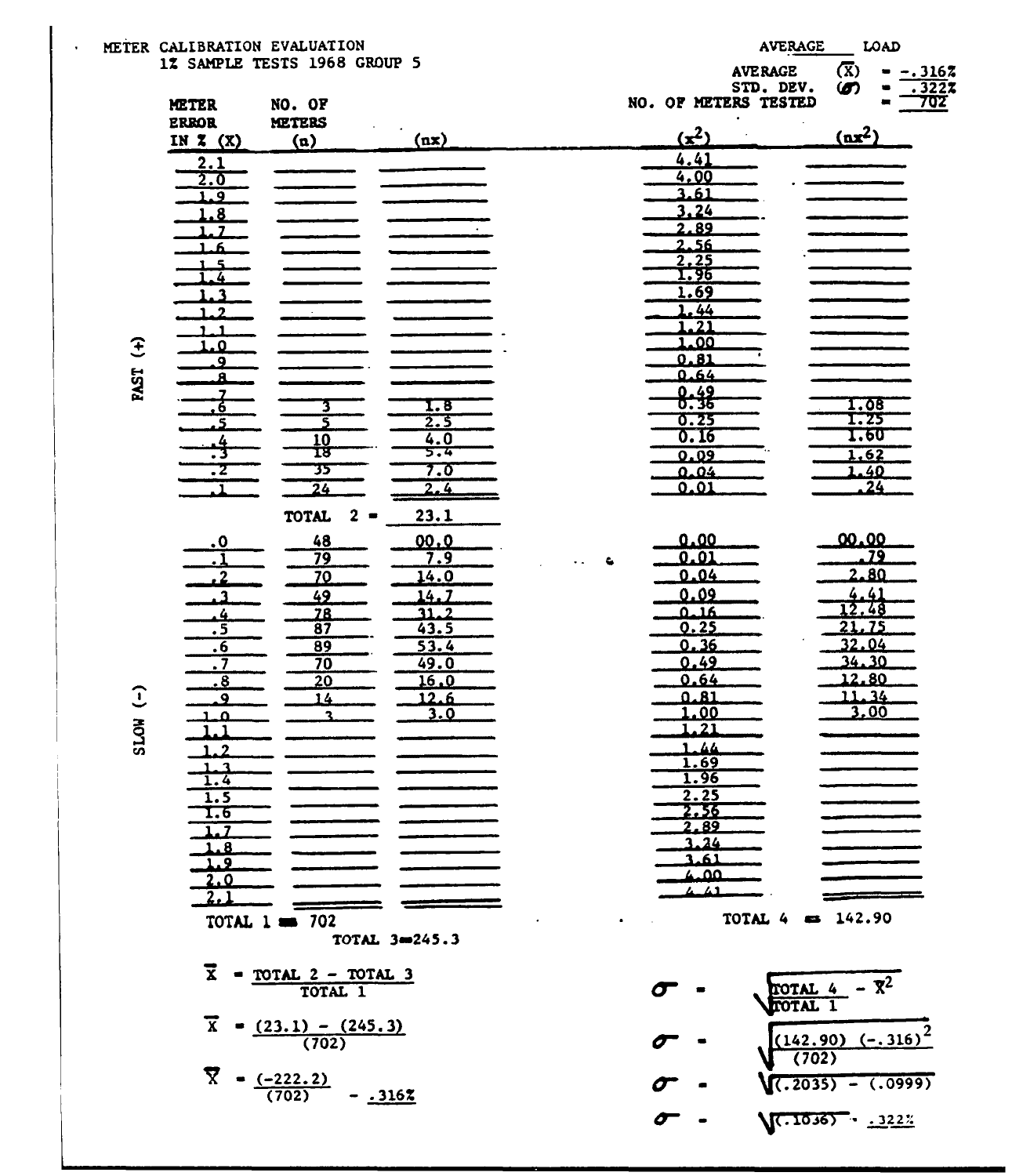#### Use of Tables I and II

From the computations for average load, from the previous page.

$$
\bar{x} = -.316
$$
  $\approx$   $-.32$   
 $\sigma = -.322$   $\approx .32$ 

Standardize variables:

$$
Z_{u} = \frac{+2 - (-.32)}{.32} = \frac{2.32}{.32} = 7.25 = 7.2
$$
  

$$
Z_{L} = \frac{-.32 + 2}{.32} = \frac{1.68}{.32} = 5.25 = 5.2
$$

(round off using standard round of rule, or interpolate) Enter table I with  $Z = 7.2$ . Table only extends to  $Z = 3.9$ , so value for  $\bar{z}$  = 7.2 is zero.

The same is true for  $2 = 5.2$ . Consequently all meters are within the limits of  $\pm$  2% and no additional meters must be tested. Suppose  $Z_{11}$  had been 1.4

and  $Z_{r}$  had been 1.7

Then from table I, the value for:  $Z_{\text{u}} = 8.08\%$ 

 $Z_{\rm L}$  = 4.46%

Adding these gives a total of 12.54%. Going to Table II it is seen that l6% of the meters in the group must be tested.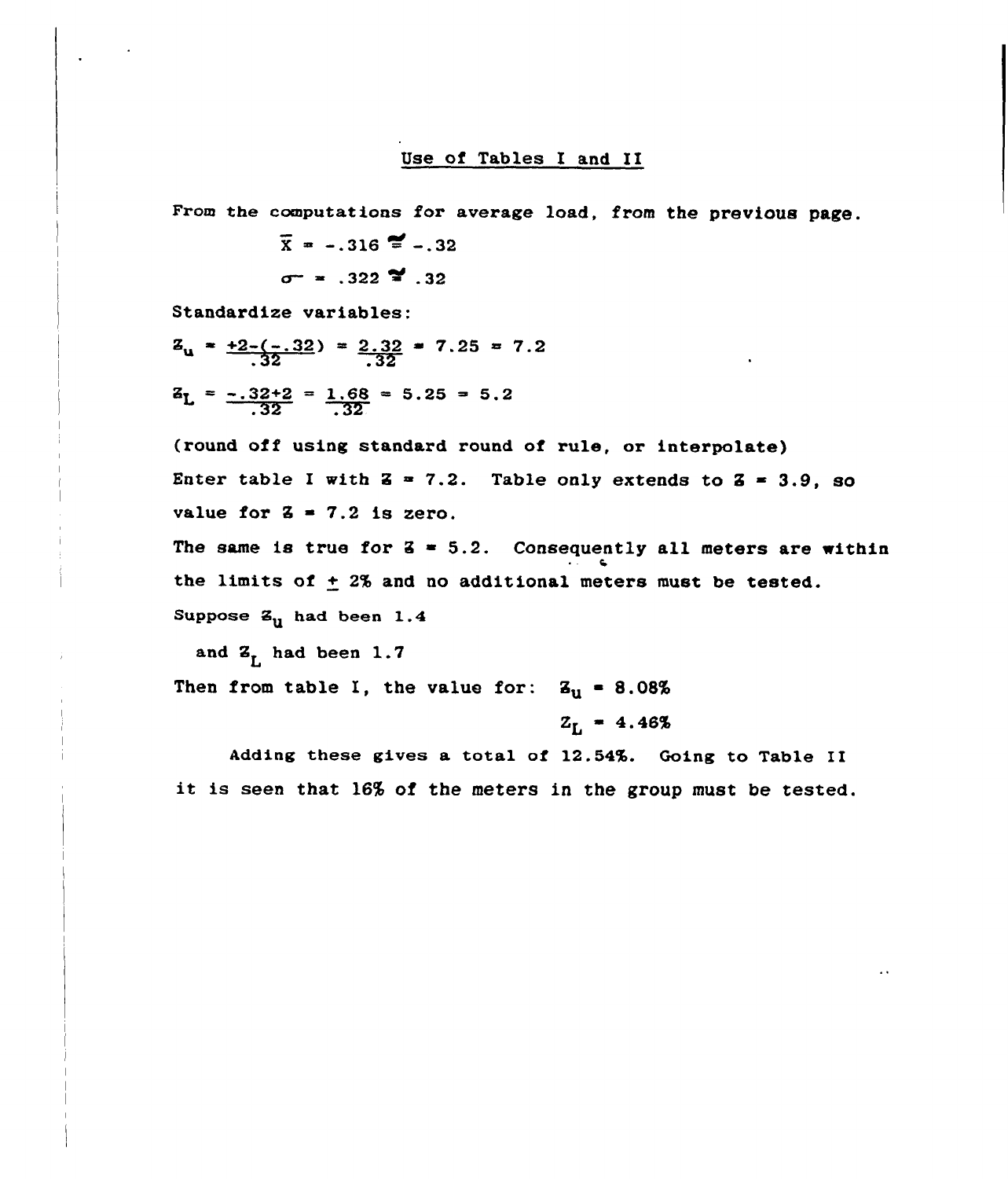# APPENDIX II

Method of Computing Confidence Intervals for  $\overline{X}$  and  $\sigma$ 

 $\bar{\mathcal{L}}$ 

 $\frac{1}{4}$ 

 $\Delta\lambda=0$ 

 $\hat{\mathcal{A}}$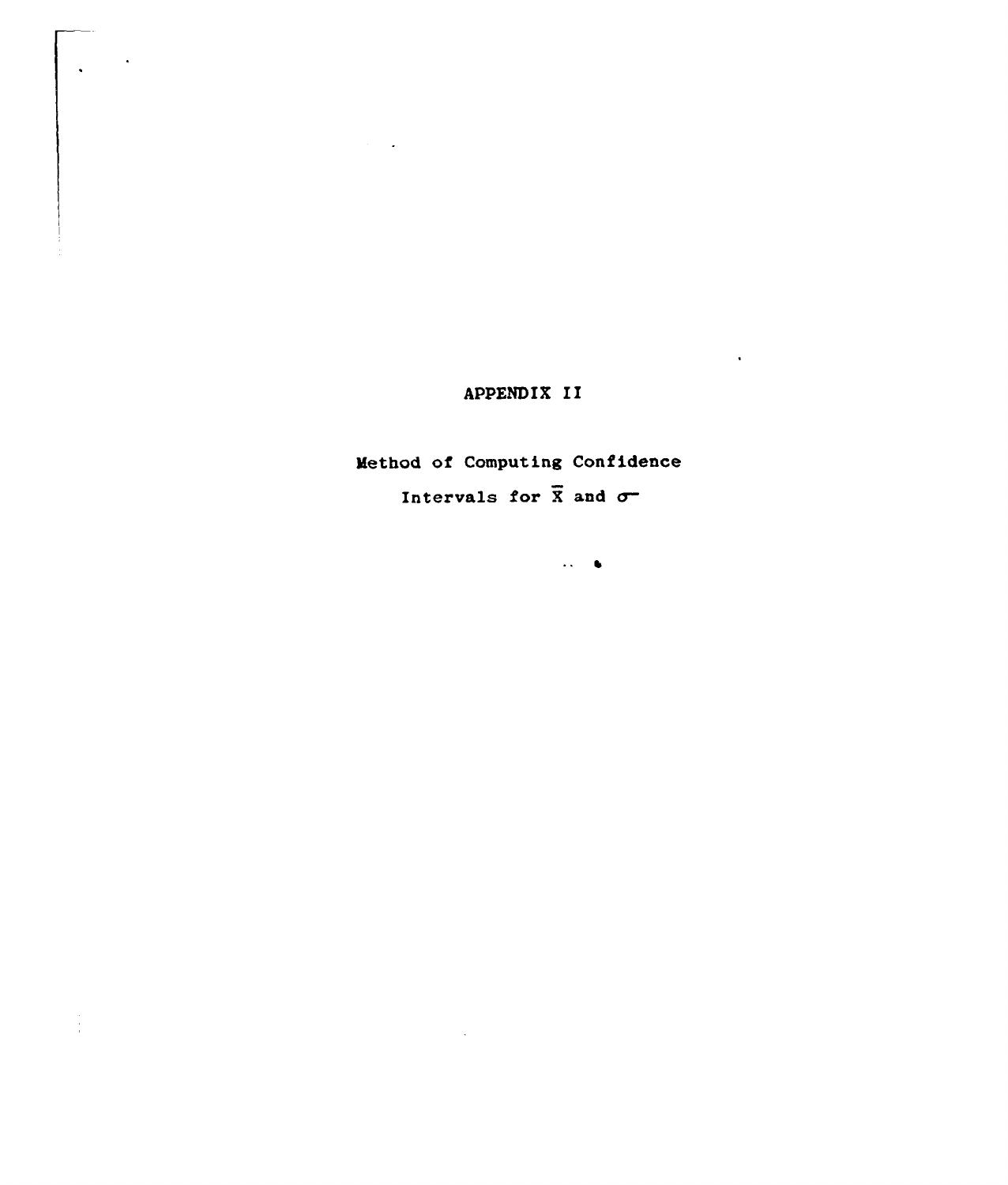### CONFIDENCE INTERVALS

Since the  $\bar{x}$  and  $\sigma$  of a sample which is drawn from a population are seldom exactly the same as the mean and standard deviation of the population, it is very helpful to be able to apply some test to determine how much in error they are likely to be.

This can be achieved by means of confidence intervals. The confidence interval provides a range of values within which you have a certain probability (confidence level) that the true population statistics will lie.

Any confidence level for the confidence interval may be computed, but the 95% confidence level is very frequently used. For a 95% confidence level, the confidence intervals for  $\overline{X}$  and  $\sigma$  are found from the following formulas:

$$
\overline{x} \pm 1.96 \frac{\sigma}{\sqrt{N}} \qquad \sigma \pm 1.96 \frac{\sigma}{\sqrt{2N}}
$$

Where <sup>X</sup> is the sample size.

Using a confidence interval only slightly larger, 95.44% instead of 95%, permits the use of a factor of 2 instead of 1.96 in the above formulas, thus simplifying the math.